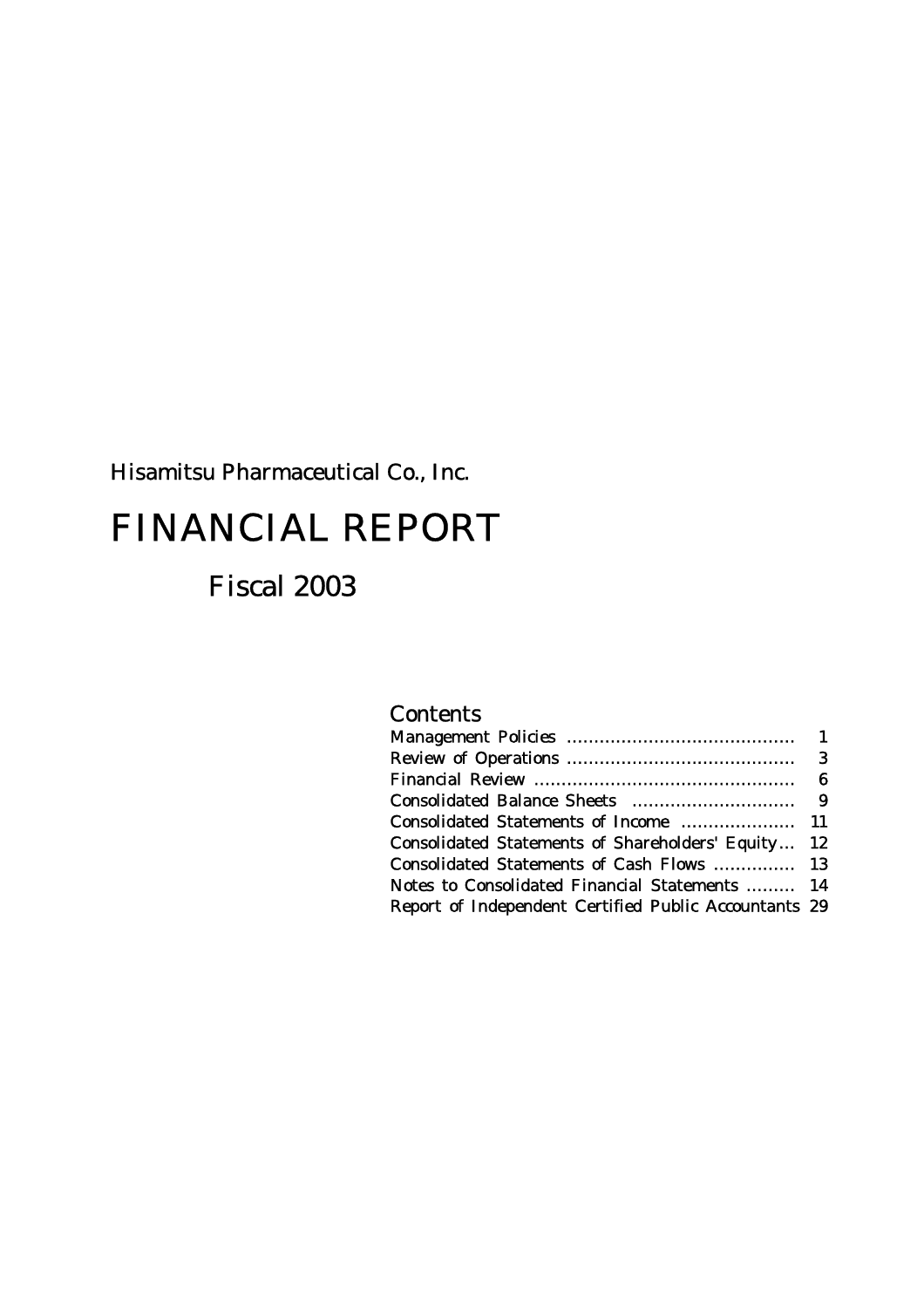# Management Policies

## (1) Fundamental Management Policies

Since it was founded, HISAMITSU PHARMACEUTICAL CO., INC. (the Company) has adopted the management philosophy, "Improving Quality of Life (QOL) for People in the World" through creation, manufacture and sale of pharmaceutical products derived from transdermal therapeutic system (TTS) technology, adhering to its motto of "Customers First".

Under this philosophy, the Company is actively developing corporate activities to satisfy customers both at home and abroad through providing customers with pharmaceutical products properly meeting their needs and is finally exerting itself to maximize its enterprise value.

## (2) Fundamental Profit-sharing Policy

The Company, recognizing that profit-sharing to shareholders is the most important task, maintains and continues rewarding shareholders with stable dividends, to which it occasionally adds either commemorative or special dividends, taking into consideration the business results. In addition to this, the Company flexibly takes such financial measures as acquiring treasury stock, which is considered as an effective profit-sharing policy to shareholders.

The Company applies its internal reserves principally for future business development, that is, promoting research and development (R&D), strengthening sales, expanding production facilities and developing overseas business activities.

## (3) Target Management Ratio

In order to build up a strong corporate constitution enabling it to attain target sales as well as to ensure profits even under the rapidly changing market circumstances, the Company has settled on a target return on equity (ROE) of not less than 15% in its mid-term plans. The Company is taking every possible means to keep this target.

# (4) Mid-term Strategies

In line with the fundamental management policies mentioned above, the Company aims at becoming a "pharmaceutical company oriented toward its own R&D" in its own way, aggressively trying to create new transdermal pharmaceuticals both for topical use and systemic use which properly meet the needs and concerns of medical institutions through TTS studies.

In its mid-term plans, the Company is intending to promote further growth in business, achieving the "target net income of ¥10,000 million (\$84,926 thousand)" as well as keeping the "target ROE of not less than 15%".

In order to build up its future assets, the Company actively tries to increase cash flows from operating activities, promote R & D of new transdermal pharmaceuticals both for topical use and systemic use as well as establish worldwide the Company's brand including trade marks, designs, manufacturing technology and quality control system.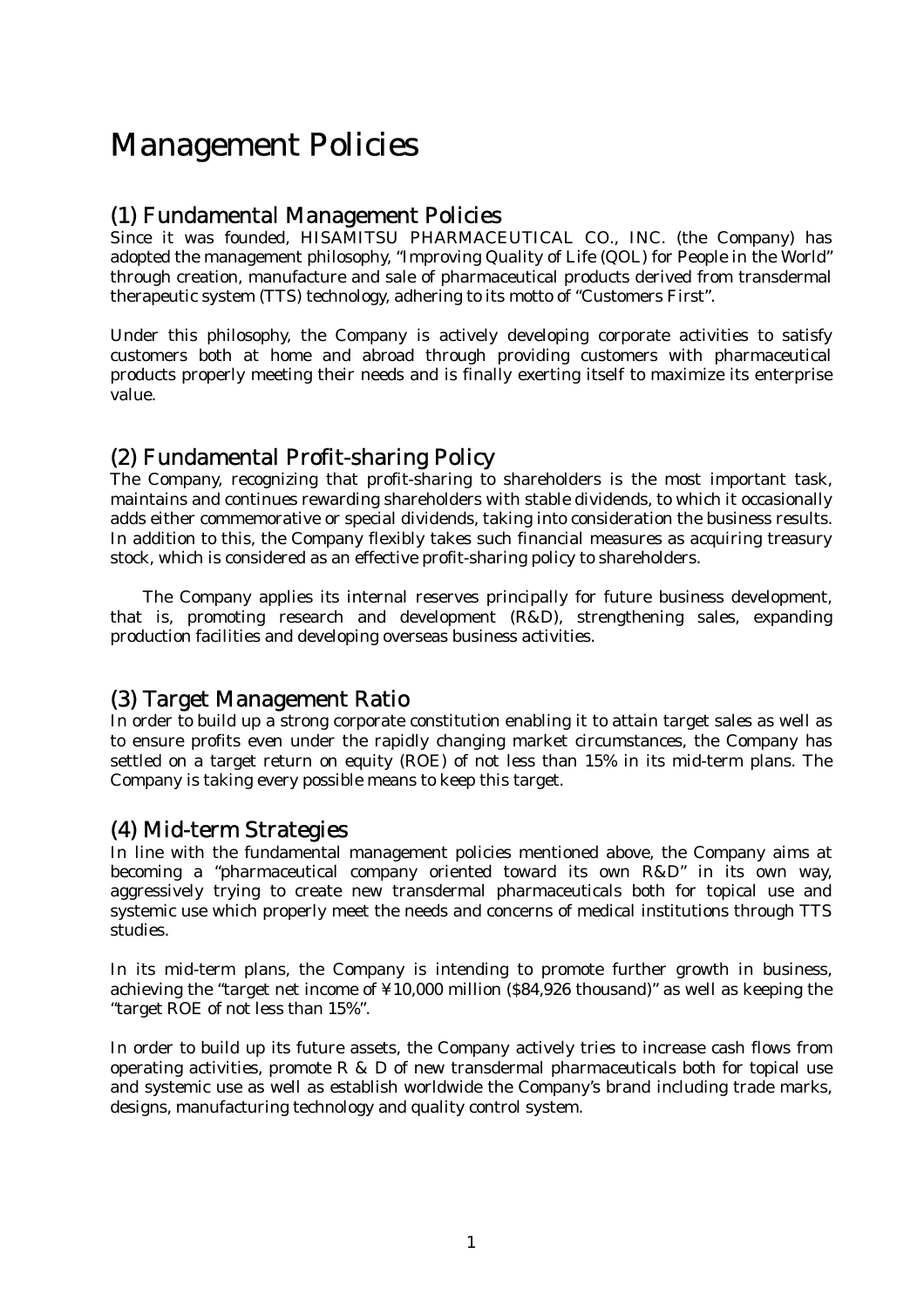## (5) Measures for Enhancing Corporate Governance

From a viewpoint of separating the functions of managerial decision-making and business execution, as well as intensifying each function, the Company introduced a corporate officer system in March this year. This will enable the Company to open up opportunities for putting the right talented persons in the right places and lead to a subsequent improvement in business performance and value for shareholders.

 Aiming to raise the degree of managerial transparency, the Company endeavors to actively open its corporate information to the public and maintain smooth communications with shareholders and investors by means of positive investor relation (IR) activities.

## (6) Concept and Policy of Reducing Investment Unit

The Company recognizes that reducing the investment unit may be necessary to expand the class of general investors as well as promote its stock circulation. However, at present, the Company has not yet determined any concrete plan and time for reducing the investment unit.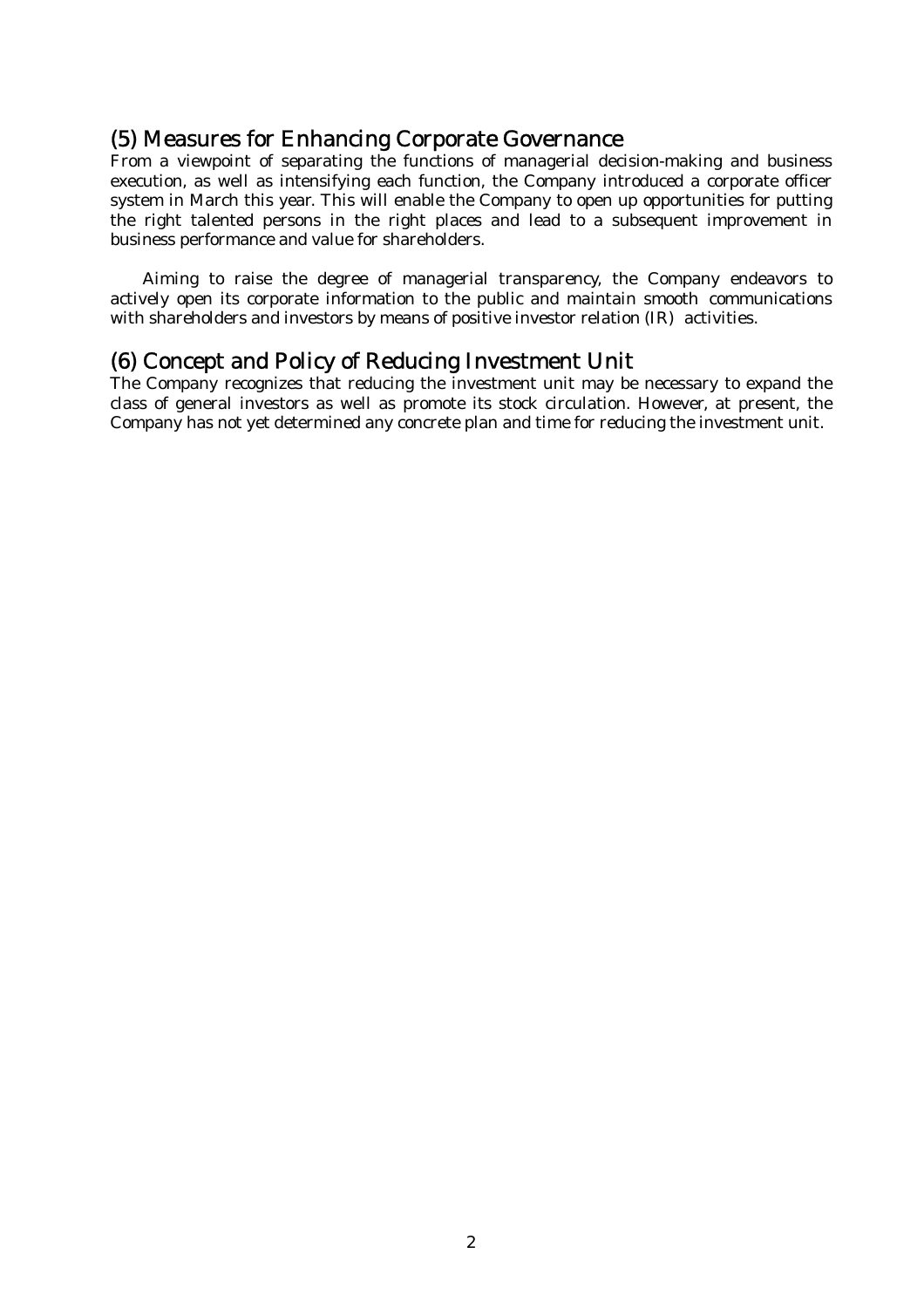# Review of Operations

# (1) Overview of Fiscal 2003 ended February 28, 2003

## 1-1) Overall Business Performance

The basic Japanese economy throughout fiscal 2003 has assumed an aspect of long-lasting deflation, and it has not yet shown any signs of escaping from these unforeseen circumstances.

 In the field of the ethical pharmaceutical industry, the Japanese Government has been implementing, since April 2002, reforms in the medical system such as cuts in the official pharmaceutical reimbursement prices and in medical treatment fees. The industry of over-the-counter (OTC) products also experienced a very severe business environment directly affected by the sluggish domestic economy.

Under these circumstances, with respect to ethical pharmaceuticals, the Company's medical representatives (MR) developed pharmaceutical information activities primarily focusing on the main products, topical analgesic and anti-inflammatory pharmaceuticals, to properly meet the needs of medical institutions.

 Regarding OTC products, the Company concentrated on topical analgesic and anti-inflammatory pharmaceuticals to develop sales activities despite the continuing stagnant OTC market reflecting flat personal consumption.

 The Company, specializing its R&D activities in TTS studies, strove to create new transdermal pharmaceuticals for topical use and systemic use.

 In the production division, the Company constructed a new manufacturing plant in the Tosu site to increase production efficiency and product quality and, additionally, it tried to continuously follow the "ISO 14001" in order to safeguard the global environment.

 With respect to the cable television broadcasting and other businesses, the Company and its subsidiaries (the Companies) continuously strove to improve business results rendering good services to customers.

 As a result of the above operating activities, consolidated net sales for the Companies totaled ¥70,000 million (\$594,480 thousand), a 0.7% increase over the previous year. As for consolidated income, operating income amounted to ¥17,055 million (\$144,841 thousand), a 7.1% increase and net income amounted to ¥9,397 million (\$79,805 thousand), a 9.2% increase over the previous year. All these figures were record highs for the Companies.

#### 1-2) Business Performance by Segment

#### (Pharmaceuticals and related products businesses)

During the year under review, pharmaceuticals and related products businesses, especially the ethical pharmaceutical business, faced very difficult circumstances, which have been affected by lively disputes over reforms in the medical system. Despite this backdrop, the Company aggressively developed its pharmaceutical information activities to medical institutions focusing on disseminating and gathering information relating to pharmaceutical safety. Additionally, the Company tried to increase the market shares of its mainstay ketoprofen products consisting of MOHRUS TAPE and MOHRUS, which are transdermal patches and transdermal gel patches, respectively. For this purpose, the Company launched in October of last year a new ketoprofen patch, MOHRUS TAPE L, the size of which is twice as large as the conventional one.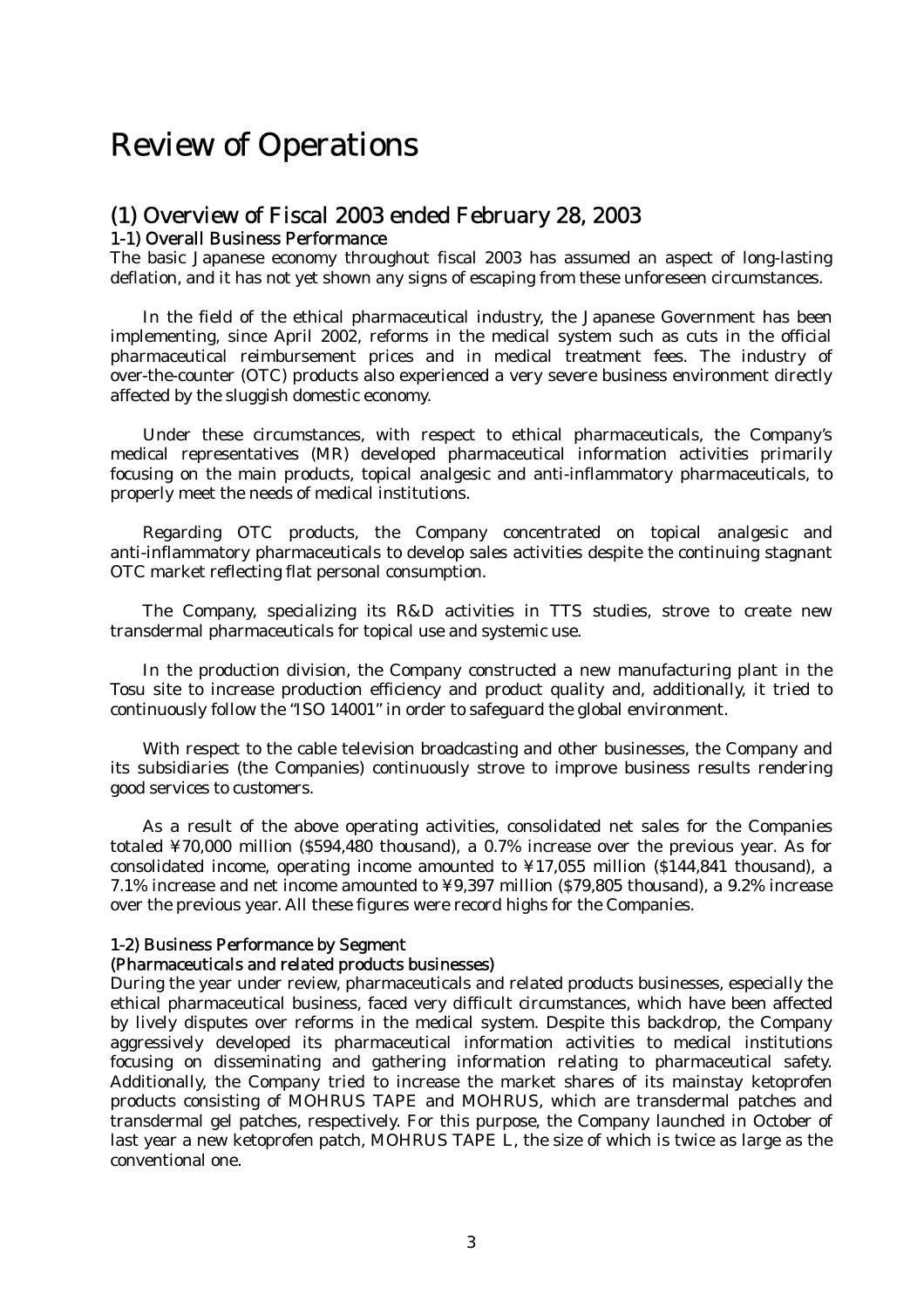Concerning ESTRANA, an estradiol patch effective for treating menopausal disorders, the Ministry of Health, Labor and Welfare granted the Company permission to expand its application to osteoporosis in April of last year and, since then, the Company has further enhanced its pharmaceutical information activities on ESTRANA to medical institutions.

 Although severe competition was also continuing in the domestic market for OTC products, the Company made every effort to increase sales of the main products of SALONPAS through emphasizing the advantage of "Enhanced penetration into the skin by occlusion", expanding the consumer base.

 In order to meet diversifying customers' needs, the Company aggressively launched onto the OTC market nine new products, which consisted of an analgesic and anti-inflammatory rolled gel patch, SALONSIP MAKIBARI, a medium-sized analgesic and anti-inflammatory patch, SALONPAS 30 CHUBAN, a nasal spray for relieving rhinitis, ALFAST BIEN SPRAY, skin-care products of LIFECELLA BIYOEKI MASK and LIFECELLA KYUTTO NINOUDE, and first-aid pads for lowering fever, DECO-DECO COOL NETSUTORI MAKURA and DECO-DECO COOL BAND TYPE. The two other new products were a new lotion and cream effective for athlete's foot, BUTENALOCK EKI and BUTENALOCK CREAM, respectively. These switch OTC pharmaceuticals are characterized by initial compounding of butenafine hydrochloride as an active ingredient.

As a result of the above operating activities, net sales in pharmaceuticals and related products businesses amounted to ¥67,536 million (\$573,554 thousand), a 0.5% increase over the previous year.

#### (Cable television broadcasting and other businesses)

With respect to cable television broadcasting (service area: cities of Kurume, Ohkawa and Yanagawa in Fukuoka prefecture and cities of Saga and Tosu in Saga prefecture) and other businesses including production and sale of laboratory animals, the Companies devoted themselves to achieving better results through expanding their market share, offering good services to customers and streamlining the corporate structure.

As a result of the above operating activities, net sales in cable television broadcasting and other businesses amounted to ¥2,464 million (\$20,926 thousand), a 6.5% increase over the previous year.

#### (Dividends)

Considering the business performance for the year under review as well as intending to reward the shareholders' continued support, the Company paid cash dividends of ¥12.00 (\$0.10) per share of common stock, corresponding to an increase of ¥3.00 (\$0.03) over the previous year. The dividends consisted of the ordinary one for ¥10.00 (\$0.08) and a commemorative one of ¥2.00 (\$0.02) for celebrating the 155th anniversary of the foundation of the Company.

# (2) Outlook for Fiscal 2004 ending February 28, 2004

### (Pharmaceuticals and related products businesses)

With regard to ethical pharmaceuticals, the Government is planning to promote radical reforms in the medical system such as increasing the share of healthcare costs to be paid by patients. It is, therefore, anticipated that the domestic ethical pharmaceutical market would considerably shrink, depending on the trend of further reforms in the pharmaceutical reimbursement prices under the national health insurance system.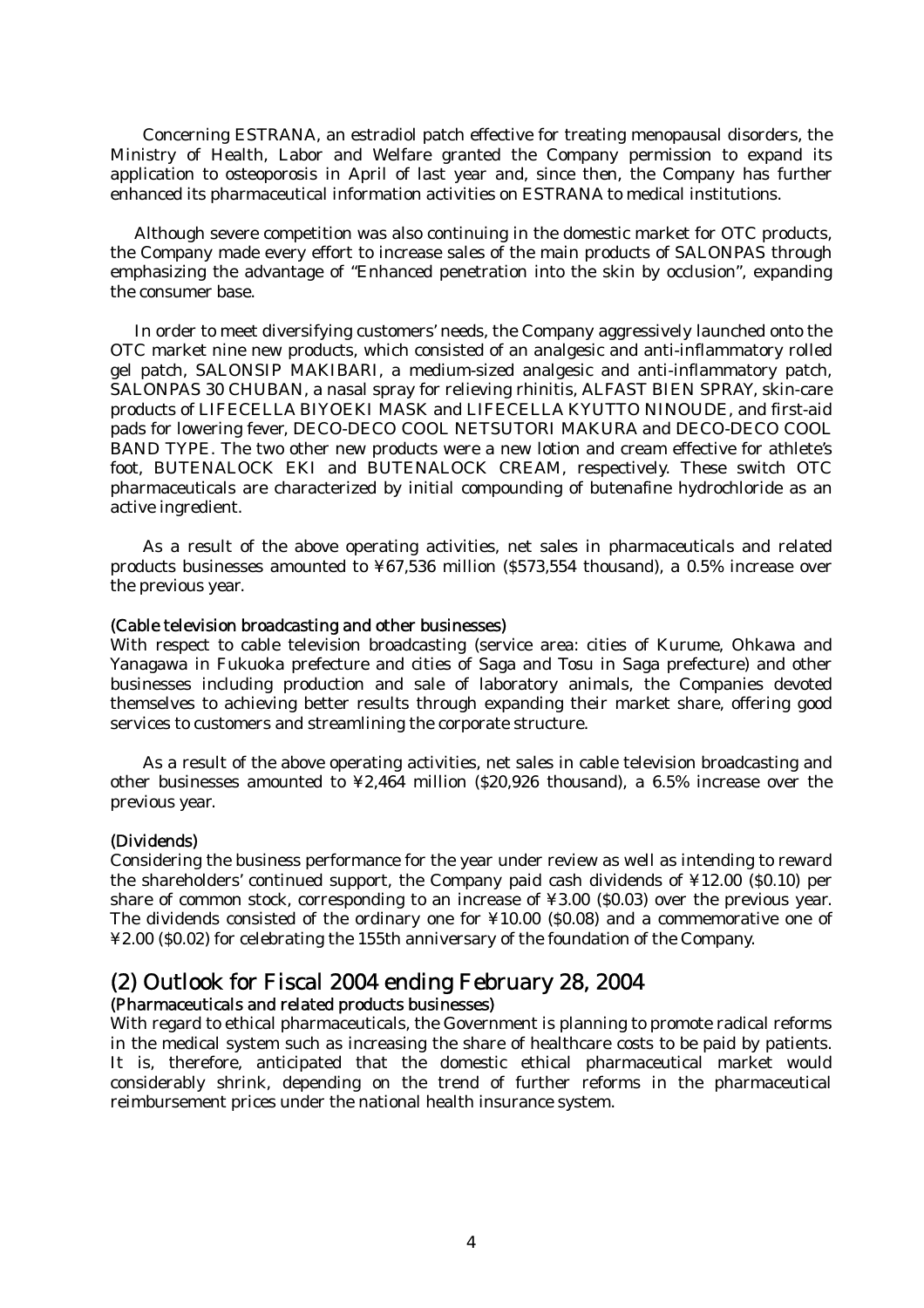Despite these unprecedented serious circumstances, the Company will continue aggressively developing pharmaceutical information activities to medical institutions and challenging the creation of new transdermal pharmaceuticals for topical use and systemic use to exactly meet medical needs as well as patients' needs.

 The domestic OTC market has long been in a slump, which makes sales competition among companies more and more acute. The Company is intending to increase sales of main OTC products such as topical analgesic and anti-inflammatory pharmaceuticals and improve consistently the existing OTC products as well as develop new OTC products properly meeting the needs and concerns of its customers.

 Additionally, the Company is actively developing overseas business activities in order to establish worldwide the Company's brands including trade marks, designs, manufacturing technology and quality control system, to further strengthen the overseas manufacturing plants and to promote the overseas clinical trials of the Company's pharmaceutical products.

#### (Cable television broadcasting and other businesses)

The Companies are striving to further enhance sales activities in cable television broadcasting and other businesses, including production and sale of laboratory animals, to achieve better results.

#### (Outlook for consolidated results)

 The Companies, being fully aware of their responsibility for corporate citizenship, will devote themselves to improve their business performance through strengthening of sales, expanding the production system and specializing of R & D activities in TTS studies to accelerate quicker launching of new pharmaceutical products onto the market. In addition to this, the Companies will strive to streamline their management and build up their corporate constitution.

 Regarding the consolidated results of operations for the next year ending February 28, 2004, the Companies are expecting that net sales will increase to approximately ¥74,000 million (\$616,667 thousand), a 5.7% increase over the previous year, but ordinary income will decrease slightly to ¥17,000 million yen (\$141,667 thousand), a 1.4% decrease from the previous year, and that net income will increase to ¥9,700 million (\$80,833 thousand), a 3.2% increase over the previous year. In these projections, U. S. dollar amounts are calculated, assuming US\$1.00=¥120,00 for the next year.

 However, it must be noted that these projections are made according to the Companies' judgments based on the information available at the present time and include latent risks and uncertainties. Actual results, therefore, could significantly differ from the projections.

#### (Dividends)

 With regard to cash dividends for the next year ending February 28, 2004, the Company is planning to reward shareholders with a dividend of ¥14.00 (\$0.12) per share of common stock, which corresponds to an increase of ¥2.00 (\$0.02) per share over the previous year.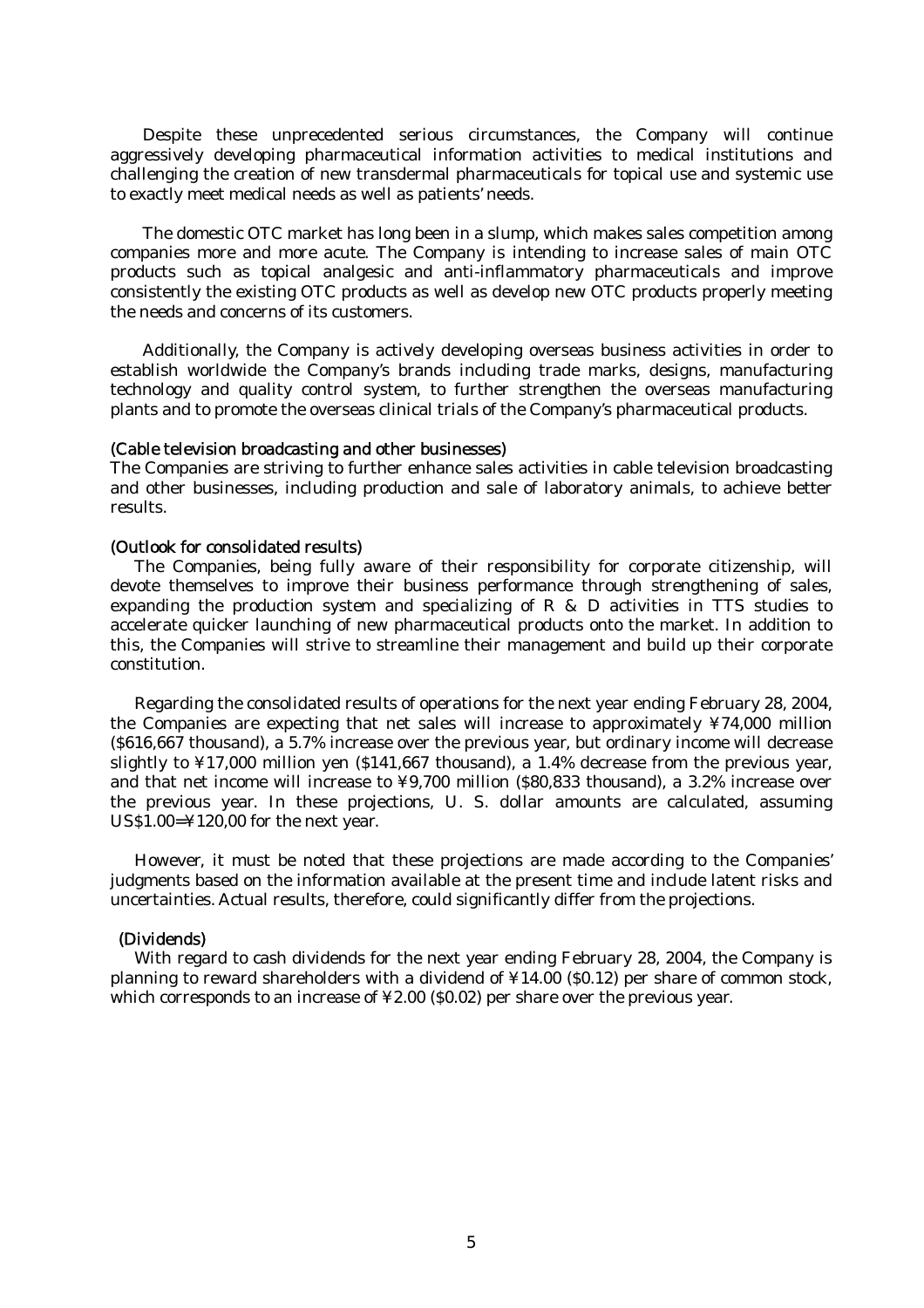# Financial Review

The consolidated financial statements include the accounts of the Company and its eleven (12 in 2002 and 10 in 2001) significant subsidiaries. Investments in two affiliated companies are accounted for using the equity method.

# (1) Results of Operations Overall Operating Activities

With respect to ethical pharmaceuticals, the Company actively developed pharmaceutical information activities meeting the diversifying healthcare needs of medical institutions, centering on its core products, such as analgesic and anti-inflammatory pharmaceuticals for topical use. Of these products, the Company aggressively disseminated and gathered product information about both ketoprofen patch MOHRUS TAPE and ketoprofen gel patch MOHRUS, in order to enable them to steadily introduce them into medical institutions.

 Although the OTC market has been very stagnant throughout fiscal 2003, the Company strove to principally promote the sale of analgesic and anti-inflammatory patches for topical use, SALONPAS. During the year, in order to keep up with diversifying customers' needs, the Company successfully launched nine new products. Of these new products, BUTENALOCK EKI and BUTENALOCK CREAM are a lotion and cream effective for athlete's foot. These switch OTC pharmaceuticals are characterized by initial compounding of butenafine hydrochloride as an active ingredient.

The Companies continued to aggressively promote the cable television broadcasting and other businesses including production and sale of laboratory animals to expand the market. Additionally, the Companies pushed forward with the streamlining of management to improve business results.

### Net Sales

As a result of the above operating activities, the consolidated net sales for the Companies totaled ¥70,000 million (\$594,480 thousand), a 0.7% increase over the previous year. This primarily reflects the slightly increased sales in the pharmaceuticals and related products businesses.

#### Costs and Expenses

Cost of sales amounted to ¥21,175 million (\$179,830 thousand), a 2.2% increase over the previous year, rendering the cost of sales as a percentage of net sales at 30.3%. Selling, general and administrative expenses totaled ¥25,219 million (\$214,174 thousand), a 5.3% decrease from the previous year. In contrast, R & D expenses increased 4.4% to  $\yen 6,551$ million (\$55,635 thousand) with the ratio of R & D expenses to net sales at 9.4%.

Operating income was  $\frac{1}{2}$  17.055 million (\$144,841 thousand), a 7.1% increase, which was obtained by deducting costs and expenses from net sales, yielding the ratio of operating income to net sales of 24.4%.

 Other expenses, net of other income, soared to ¥461 million (\$3,915 thousand), a 78.7% increase over the previous year.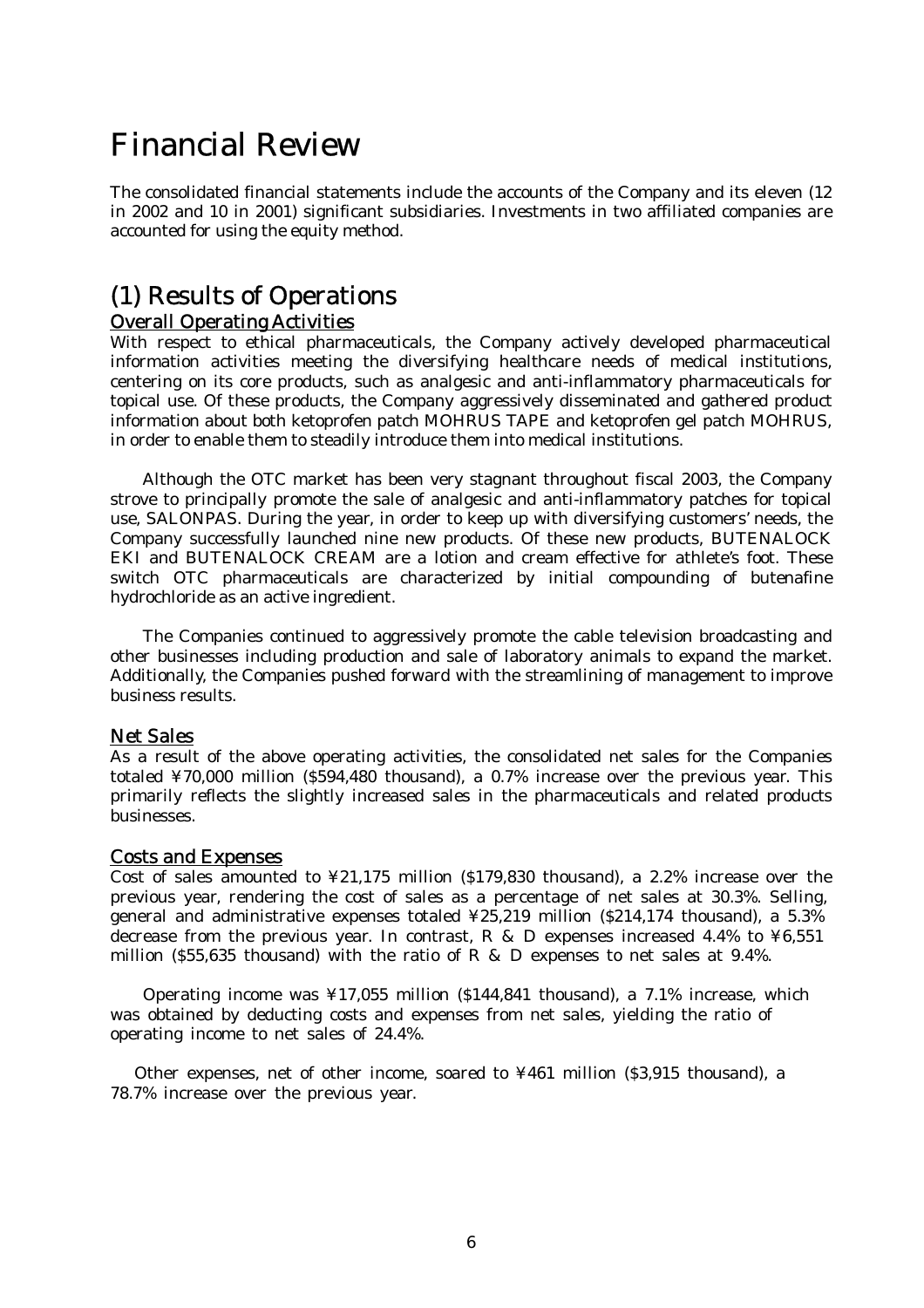#### Net Income

Income before income taxes was ¥16,594 million (\$140,926 thousand), a 5.9% increase over the previous year, and net income rose to ¥9,397 million (\$79,805 thousand), a 9.2% increase, which was obtained by deducting current income taxes, deferred income taxes and minority interests in net income of consolidated subsidiaries.

The effective tax rate was calculated at 42.6%. Net income per share of common stock was ¥101.28 (\$0.86), a 10.1% increase and the Company paid its shareholders cash dividends per share of ¥12.00 (\$0.10).

# (2) Financial Position

At February 28, 2003, total assets amounted to ¥89,379 million (\$759,058 thousand), a 7.8% increase over the previous year. Total current assets amounted to ¥41,413 million (\$351,703 thousand), a 10.7% increase, principally reflecting increases in cash and time deposits and in short-term investments.

 Property, plant and equipment, less accumulated depreciation, rose to ¥37,164 million (\$315,618 thousand), a 9.4% increase, primarily reflecting increases in buildings and structures and machinery and equipment. Intangible assets declined to ¥469 million (\$3,983 thousand), a 25.0% decrease.

 Investments and other non-current assets fell to ¥10,333 million (\$87,754 thousand), a 5.0% decrease, principally resulting from markedly decreased investment securities.

 Total current liabilities amounted to ¥21,596 million (\$183,405 thousand), a 7.7% increase, principally coming from a marked increase in income taxes payable. Working capital grew to ¥19,817 million (\$168,297 thousand), a 14.0% increase and the current ratio slightly increased to 191.8%, compared to previous year of 186.7%.

 Total long-term liabilities were ¥7,076 million (\$60,095 thousand), a 2.7% increase over the previous year. Minority interests were ¥476 million (\$4,042 thousand), which was approximately the same as the previous year.

 Total shareholders' equity rose to ¥60,231 million (\$511,516 thousand), a 8.6% increase. This is primarily due to a marked increase in retained earnings, which far exceeded a marked increase in treasury stock.

# (3) Cash Flows

Operating activities generated net cash of ¥14,740 million (\$125,180 thousand), a 12.7% increase over the previous year, principally reflecting a marked decrease in income taxes paid despite increases in notes and accounts receivable and in inventories.

 Investing activities used net cash of ¥9,194 million (\$78,081 thousand), a 39.5% increase over the previous year, primarily reflecting marked increases in payments for purchases of property, plant and equipment and in payment for purchase for marketable securities. Major capital investments were made for the construction of a new manufacturing plant in the Tosu site as well as a plant specific for preparing new pharmaceutical candidates for clinical trials in the R & D center.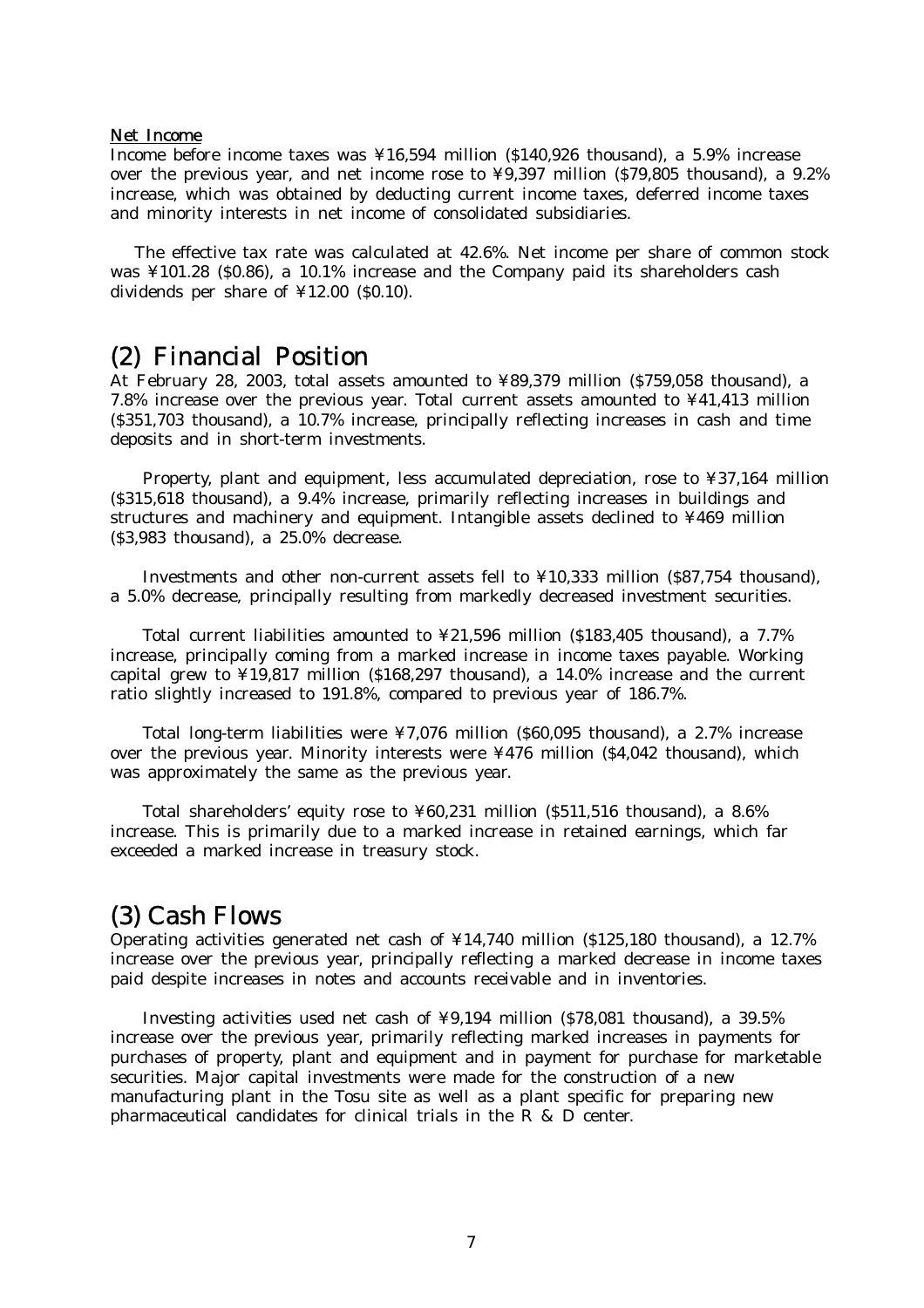Financing activities consumed net cash of ¥4,544 million (\$38,590 thousand), a 17.8% decrease from the previous year, primarily resulting from decreased repayment of short-term bank loans despite increased payment for purchase of treasury stock.

 As a result, cash and cash equivalents at end of year totaled ¥14,307 million ( $$121,502$  thousand), an increase of  $\frac{1}{4747}$  million ( $$6,343$ ), compared to cash and cash equivalents at beginning of year.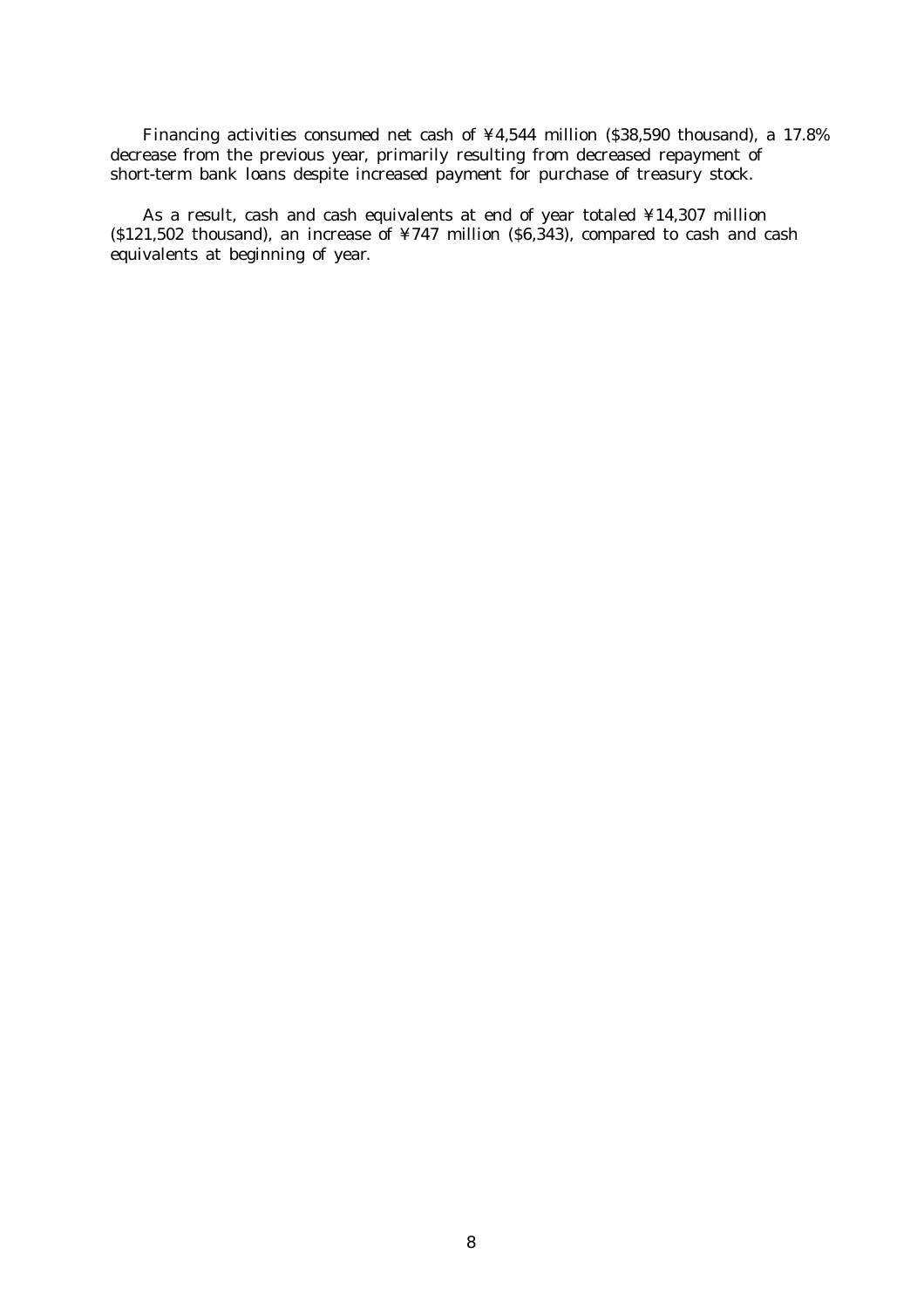# Consolidated Balance Sheets

HISAMITSU PHARMACEUTICAL CO., INC. February 28, 2003 and 2002

|                                                                                                                                                                                                                                      |                 |           | Thousands of<br>U.S. dollars |
|--------------------------------------------------------------------------------------------------------------------------------------------------------------------------------------------------------------------------------------|-----------------|-----------|------------------------------|
|                                                                                                                                                                                                                                      | Millions of yen |           | (Note 1)                     |
|                                                                                                                                                                                                                                      | 2003            | 2002      | 2003                         |
| <b>ASSETS</b>                                                                                                                                                                                                                        |                 |           |                              |
| <b>Current assets:</b>                                                                                                                                                                                                               |                 |           |                              |
| Cash and time deposits (Note 3)                                                                                                                                                                                                      | 14,341<br>¥     | ¥ 12,882  | \$121,792                    |
| Notes and accounts receivable:                                                                                                                                                                                                       |                 |           |                              |
|                                                                                                                                                                                                                                      | 3,532           | 3,106     | 29,996                       |
|                                                                                                                                                                                                                                      | 13,970          | 14,219    | 118,641                      |
| Short-term investments (Note 4)                                                                                                                                                                                                      | 2,048           | 877       | 17,393                       |
|                                                                                                                                                                                                                                      | 5,195           | 4,574     | 44,119                       |
| Deferred tax assets (Note 11)                                                                                                                                                                                                        | 726             | 308       | 6,165                        |
| Other current assets                                                                                                                                                                                                                 | 1,729           | 1,489     | 14,684                       |
| Less allowance for doubtful accounts                                                                                                                                                                                                 | (128)           | (31)      | (1,087)                      |
|                                                                                                                                                                                                                                      | 41,413          | 37,424    | 351,703                      |
| Property, plant and equipment:                                                                                                                                                                                                       |                 |           |                              |
|                                                                                                                                                                                                                                      | 11,366          | 11,398    | 96,527                       |
| Buildings and structures (Note 9)                                                                                                                                                                                                    | 25,830          | 22,002    | 219,363                      |
| Machinery and equipment (Note 9)                                                                                                                                                                                                     | 18,706          | 15,719    | 158,862                      |
| Tools, furniture and fixtures                                                                                                                                                                                                        | 10,167          | 9,657     | 86,344                       |
|                                                                                                                                                                                                                                      | 2,513           | 3,816     | 21,342                       |
|                                                                                                                                                                                                                                      | 68,582          | 62,592    | 582,438                      |
| Less accumulated depreciation <b>contains the set of the set of the set of the set of the set of the set of the set of the set of the set of the set of the set of the set of the set of the set of the set of the set of the se</b> | (31, 418)       | (28, 630) | (266, 820)                   |
|                                                                                                                                                                                                                                      | 37,164          | 33,962    | 315,618                      |
|                                                                                                                                                                                                                                      | 469             | 625       | 3,983                        |
|                                                                                                                                                                                                                                      |                 |           |                              |
| Investments and other non-current assets:                                                                                                                                                                                            |                 |           |                              |
| Investment securities (Notes 4 and 9)<br>Investment in non-consolidated subsidiaries                                                                                                                                                 | 5,319           | 6,384     | 45,172                       |
| and affiliated companies (Note 4)<br>.                                                                                                                                                                                               | 694             | 712       | 5,894                        |
| Deferred tax assets (Note 11)                                                                                                                                                                                                        | 2,598           | 2,103     | 22,064                       |
| Other investments and other non-current                                                                                                                                                                                              |                 |           |                              |
|                                                                                                                                                                                                                                      | 2,240           | 1,887     | 19,023                       |
| Less allowance for doubtful accounts                                                                                                                                                                                                 | (518)           | (204)     | (4, 399)                     |
|                                                                                                                                                                                                                                      | 10,333          | 10,882    | 87,754                       |
|                                                                                                                                                                                                                                      | ¥ 89,379        | ¥ 82,893  | \$759,058                    |

See accompanying notes.

 $\mathcal{L}^{\mathcal{L}}$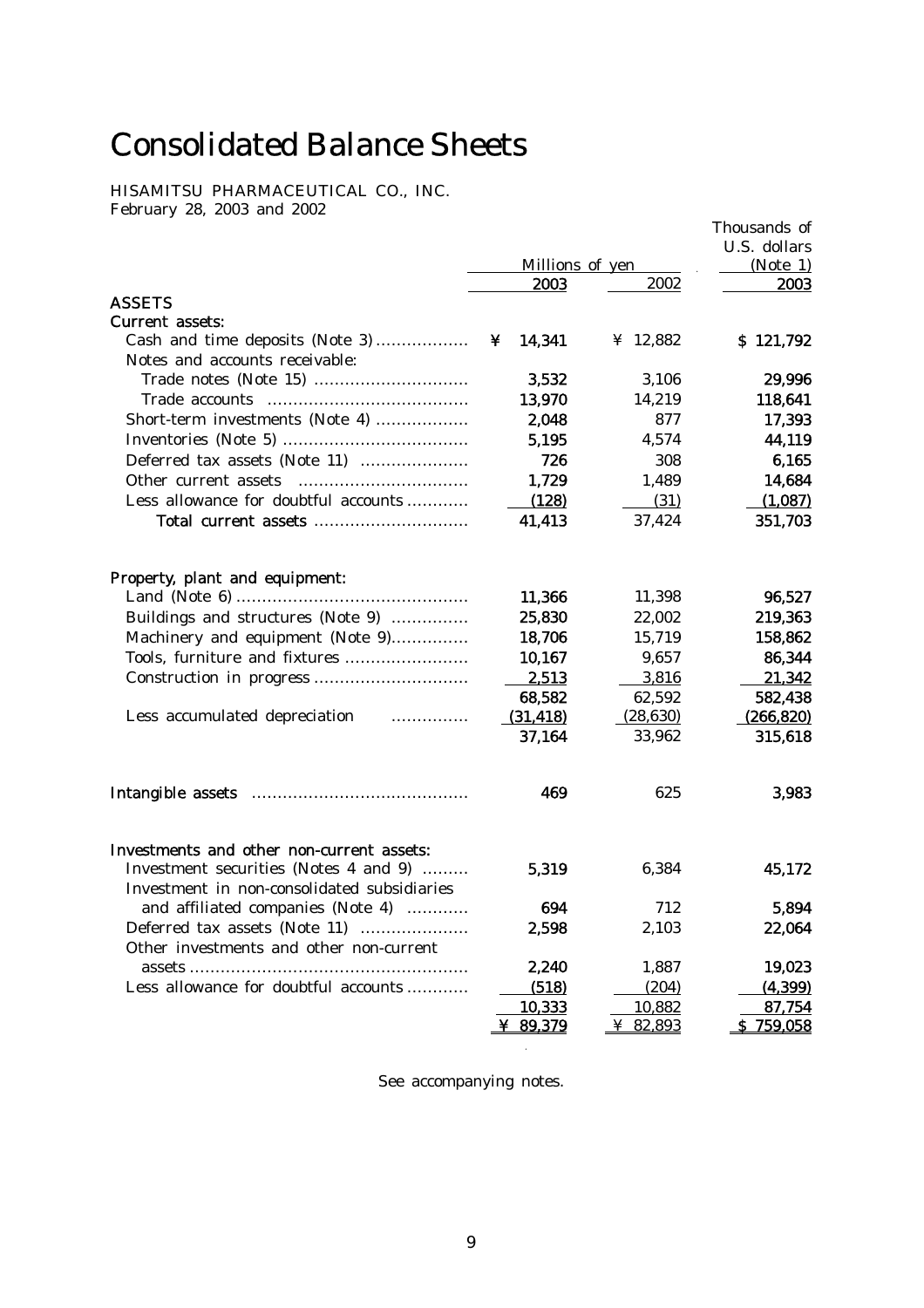|                                                               | Thousands of |                 |                  |
|---------------------------------------------------------------|--------------|-----------------|------------------|
|                                                               |              |                 | U.S. dollars     |
|                                                               |              | Millions of yen | (Note 1)         |
|                                                               | 2003         | 2002            | 2003             |
| LIABILITIES, MINORITY INTEREST AND                            |              |                 |                  |
| <b>SHAREHOLDERS' EQUITY</b>                                   |              |                 |                  |
| <b>Current liabilities:</b><br>Short-term bank loans (Note 9) | 339<br>¥     | 347<br>¥        | S.               |
| Long-term debt due within one year (Note 9)                   | 351          | 1,227           | 2,879<br>2,981   |
| Notes and accounts payable:                                   |              |                 |                  |
|                                                               | 7,706        | 8,356           | 65,444           |
|                                                               | 248          | 506             | 2,106            |
|                                                               | 6,003        | 7,169           | 50,981           |
| Income taxes payable (Note 11)                                | 5,675        | 1,227           | 48,195           |
|                                                               | 199          | 197             | 1,690            |
| Reserve for employees' bonuses                                | 499          | 481             | 4,237            |
| Other current liabilities                                     | 576          | 538             | 4,892            |
| Total current liabilities                                     | 21,596       | 20,048          | 183,405          |
|                                                               |              |                 |                  |
| Long-term liabilities:                                        |              |                 |                  |
| Long-term debt due after one year (Note 9)                    | 1,613        | 1,353           | 13,699           |
| Deferred tax liabilities relating to                          |              |                 |                  |
|                                                               | 1.955        | 1,955           | 16,603           |
| Severance and retirement benefits (Note 10)                   | 2,584        | 2,711           | 21,945           |
| Directors' and corporate auditors'                            |              |                 |                  |
| retirement benefits                                           | 866          | 804             | 7,355            |
| Other non-current liabilities                                 | 58           | 67              | 493              |
| Total long-term liabilities                                   | 7,076        | 6,890           | 60,095           |
| <b>Contingent liabilities</b> (Note 15)                       |              |                 |                  |
|                                                               | 476          | 481             | 4.042            |
| <b>Shareholders' equity (Notes 13 and 14):</b>                |              |                 |                  |
| Common stock:                                                 |              |                 |                  |
| Authorized 380,000,000 shares                                 |              |                 |                  |
| Issued 95,164,895 shares in 2003                              | 8,474        |                 | 71,966           |
| 95,164,895 shares in 2002                                     |              | 8,474           |                  |
|                                                               | 8,242        | 8,242           | 69,996           |
|                                                               | 47,470       | 38,976          | 403,142          |
| Land revaluation difference (Note 6)                          | 2,729        | 2,729           | 23,176           |
| Net unrealized holding losses on securities                   | (390)        | (43)            | (3,312)          |
| Foreign currency translation adjustments                      | (756)        | (361)           | (6, 420)         |
| Treasury stock, at cost                                       |              |                 |                  |
| 3,100,330 shares in 2003                                      | (5,538)      |                 | (47, 032)        |
| 1,006,596 shares in 2002                                      |              | (2,543)         |                  |
| Total shareholders' equity                                    | 60,231       | 55,474          | 511,516          |
|                                                               | ¥ 89,379     | ¥ 82,893        | <u>\$759,058</u> |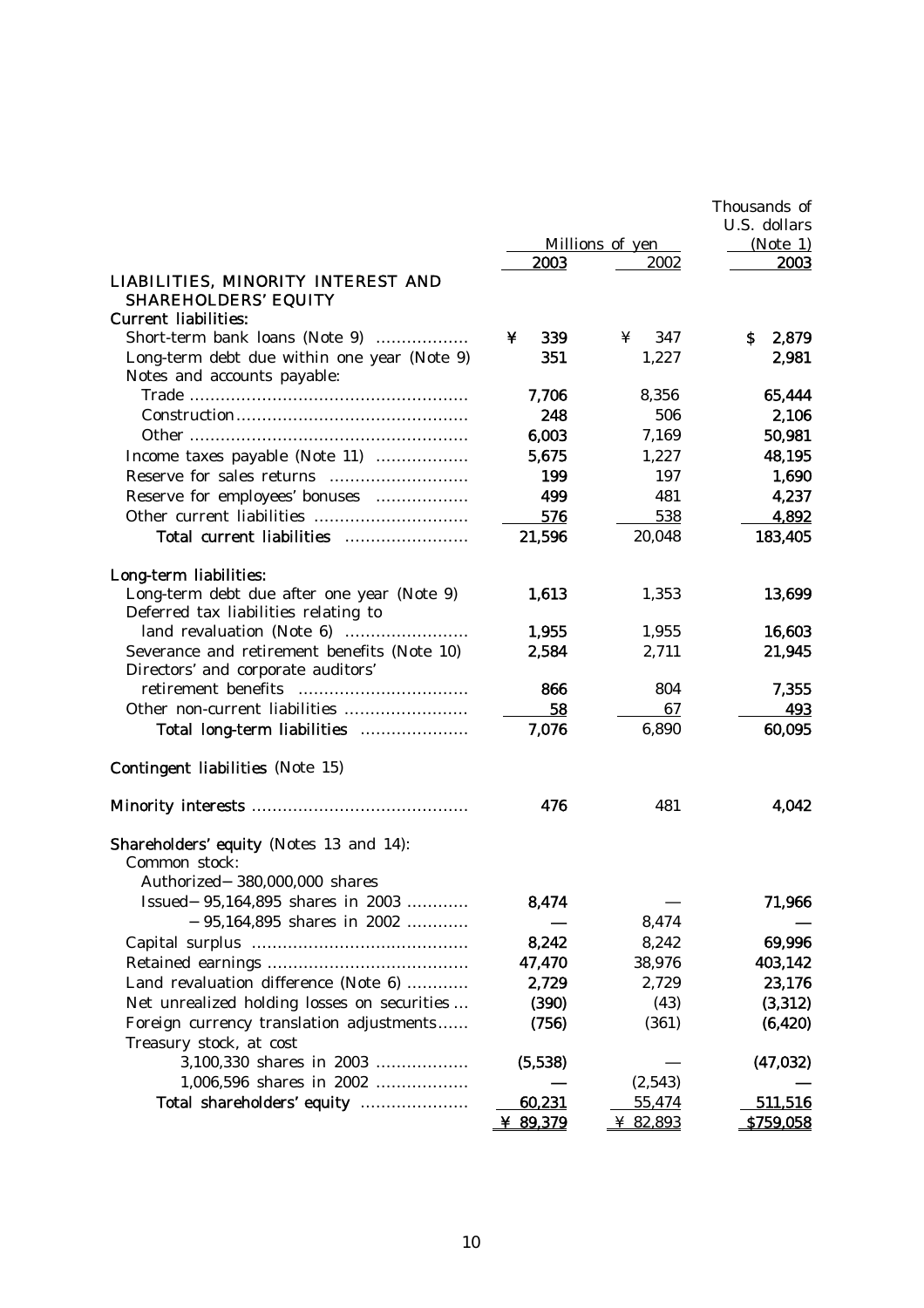# Consolidated Statements of Income

HISAMITSU PHARMACEUTICAL CO., INC. Years ended February 28, 2003, 2002 and 2001

| U.S. dollars<br>Millions of yen<br>(Note 1)<br>2003<br>2002<br>2001<br>2003<br>Net sales<br>70,000<br>69,538<br>65,240<br>¥<br>¥<br>¥<br>s<br>594,480<br>Costs and expenses:<br>Cost of sales<br>21,175<br>20,710<br>20,068<br>179,830<br>Selling, general and administrative<br>25,219<br>214,174<br>26,635<br>25,746<br>Research and development<br>6,551<br>6,272<br>5,435<br>55,635<br>52,945<br>53,617<br>51,249<br>449,639<br>15,921<br>13,991<br>17,055<br>144,841<br>Other income (expense):<br>Interest and dividend income<br>184<br>149<br>103<br>1,563<br>(183)<br>(77)<br>(173)<br>(1, 554)<br>Equity in earnings of affiliated<br>72<br>50<br>611<br>47<br>Gain on sales of property, plant and<br>267<br>2<br>Gain on sales of investment securities<br>8<br>Foreign exchange gain (loss)<br>(166)<br>(27)<br>29<br>(1,409)<br>Reversal of allowance for doubtful<br>60<br>accounts<br>Transition obligation for employees'<br>retirement benefits<br>318<br>Governmental subsidy<br>445<br>38<br>159<br>3,779<br>Loss on sales and disposals of property,<br>(488)<br>(4, 144)<br>plant and equipment<br>(502)<br>(202)<br>(560)<br>(4,756)<br>Write-down of investment securities<br>(434)<br>(274)<br>Write-down of golf-club memberships<br>(464)<br>(168)<br>Prior service cost under the<br>contributory pension plan<br>(2,032)<br>Provision for allowance for doubtful<br>(42)<br>(156)<br>(357)<br>277<br>542<br>2,352<br>467<br>(461)<br>(258)<br>(2,012)<br>(3,915)<br>Income before income taxes<br>16,594<br>15,663<br>11,979<br>140,926<br>Income taxes (Note 11):<br><b>Current</b><br>7,740<br>4,216<br>5,771<br>65,732<br>(664)<br>2,774<br>(718)<br>(5,639) |                                     |  | Thousands of |
|----------------------------------------------------------------------------------------------------------------------------------------------------------------------------------------------------------------------------------------------------------------------------------------------------------------------------------------------------------------------------------------------------------------------------------------------------------------------------------------------------------------------------------------------------------------------------------------------------------------------------------------------------------------------------------------------------------------------------------------------------------------------------------------------------------------------------------------------------------------------------------------------------------------------------------------------------------------------------------------------------------------------------------------------------------------------------------------------------------------------------------------------------------------------------------------------------------------------------------------------------------------------------------------------------------------------------------------------------------------------------------------------------------------------------------------------------------------------------------------------------------------------------------------------------------------------------------------------------------------------------------------------------------------------------------------------|-------------------------------------|--|--------------|
|                                                                                                                                                                                                                                                                                                                                                                                                                                                                                                                                                                                                                                                                                                                                                                                                                                                                                                                                                                                                                                                                                                                                                                                                                                                                                                                                                                                                                                                                                                                                                                                                                                                                                              |                                     |  |              |
|                                                                                                                                                                                                                                                                                                                                                                                                                                                                                                                                                                                                                                                                                                                                                                                                                                                                                                                                                                                                                                                                                                                                                                                                                                                                                                                                                                                                                                                                                                                                                                                                                                                                                              |                                     |  |              |
|                                                                                                                                                                                                                                                                                                                                                                                                                                                                                                                                                                                                                                                                                                                                                                                                                                                                                                                                                                                                                                                                                                                                                                                                                                                                                                                                                                                                                                                                                                                                                                                                                                                                                              |                                     |  |              |
|                                                                                                                                                                                                                                                                                                                                                                                                                                                                                                                                                                                                                                                                                                                                                                                                                                                                                                                                                                                                                                                                                                                                                                                                                                                                                                                                                                                                                                                                                                                                                                                                                                                                                              |                                     |  |              |
|                                                                                                                                                                                                                                                                                                                                                                                                                                                                                                                                                                                                                                                                                                                                                                                                                                                                                                                                                                                                                                                                                                                                                                                                                                                                                                                                                                                                                                                                                                                                                                                                                                                                                              |                                     |  |              |
|                                                                                                                                                                                                                                                                                                                                                                                                                                                                                                                                                                                                                                                                                                                                                                                                                                                                                                                                                                                                                                                                                                                                                                                                                                                                                                                                                                                                                                                                                                                                                                                                                                                                                              |                                     |  |              |
|                                                                                                                                                                                                                                                                                                                                                                                                                                                                                                                                                                                                                                                                                                                                                                                                                                                                                                                                                                                                                                                                                                                                                                                                                                                                                                                                                                                                                                                                                                                                                                                                                                                                                              |                                     |  |              |
|                                                                                                                                                                                                                                                                                                                                                                                                                                                                                                                                                                                                                                                                                                                                                                                                                                                                                                                                                                                                                                                                                                                                                                                                                                                                                                                                                                                                                                                                                                                                                                                                                                                                                              |                                     |  |              |
|                                                                                                                                                                                                                                                                                                                                                                                                                                                                                                                                                                                                                                                                                                                                                                                                                                                                                                                                                                                                                                                                                                                                                                                                                                                                                                                                                                                                                                                                                                                                                                                                                                                                                              |                                     |  |              |
|                                                                                                                                                                                                                                                                                                                                                                                                                                                                                                                                                                                                                                                                                                                                                                                                                                                                                                                                                                                                                                                                                                                                                                                                                                                                                                                                                                                                                                                                                                                                                                                                                                                                                              |                                     |  |              |
|                                                                                                                                                                                                                                                                                                                                                                                                                                                                                                                                                                                                                                                                                                                                                                                                                                                                                                                                                                                                                                                                                                                                                                                                                                                                                                                                                                                                                                                                                                                                                                                                                                                                                              |                                     |  |              |
|                                                                                                                                                                                                                                                                                                                                                                                                                                                                                                                                                                                                                                                                                                                                                                                                                                                                                                                                                                                                                                                                                                                                                                                                                                                                                                                                                                                                                                                                                                                                                                                                                                                                                              |                                     |  |              |
|                                                                                                                                                                                                                                                                                                                                                                                                                                                                                                                                                                                                                                                                                                                                                                                                                                                                                                                                                                                                                                                                                                                                                                                                                                                                                                                                                                                                                                                                                                                                                                                                                                                                                              |                                     |  |              |
|                                                                                                                                                                                                                                                                                                                                                                                                                                                                                                                                                                                                                                                                                                                                                                                                                                                                                                                                                                                                                                                                                                                                                                                                                                                                                                                                                                                                                                                                                                                                                                                                                                                                                              |                                     |  |              |
|                                                                                                                                                                                                                                                                                                                                                                                                                                                                                                                                                                                                                                                                                                                                                                                                                                                                                                                                                                                                                                                                                                                                                                                                                                                                                                                                                                                                                                                                                                                                                                                                                                                                                              |                                     |  |              |
|                                                                                                                                                                                                                                                                                                                                                                                                                                                                                                                                                                                                                                                                                                                                                                                                                                                                                                                                                                                                                                                                                                                                                                                                                                                                                                                                                                                                                                                                                                                                                                                                                                                                                              |                                     |  |              |
|                                                                                                                                                                                                                                                                                                                                                                                                                                                                                                                                                                                                                                                                                                                                                                                                                                                                                                                                                                                                                                                                                                                                                                                                                                                                                                                                                                                                                                                                                                                                                                                                                                                                                              |                                     |  |              |
|                                                                                                                                                                                                                                                                                                                                                                                                                                                                                                                                                                                                                                                                                                                                                                                                                                                                                                                                                                                                                                                                                                                                                                                                                                                                                                                                                                                                                                                                                                                                                                                                                                                                                              |                                     |  |              |
|                                                                                                                                                                                                                                                                                                                                                                                                                                                                                                                                                                                                                                                                                                                                                                                                                                                                                                                                                                                                                                                                                                                                                                                                                                                                                                                                                                                                                                                                                                                                                                                                                                                                                              |                                     |  |              |
|                                                                                                                                                                                                                                                                                                                                                                                                                                                                                                                                                                                                                                                                                                                                                                                                                                                                                                                                                                                                                                                                                                                                                                                                                                                                                                                                                                                                                                                                                                                                                                                                                                                                                              |                                     |  |              |
|                                                                                                                                                                                                                                                                                                                                                                                                                                                                                                                                                                                                                                                                                                                                                                                                                                                                                                                                                                                                                                                                                                                                                                                                                                                                                                                                                                                                                                                                                                                                                                                                                                                                                              |                                     |  |              |
|                                                                                                                                                                                                                                                                                                                                                                                                                                                                                                                                                                                                                                                                                                                                                                                                                                                                                                                                                                                                                                                                                                                                                                                                                                                                                                                                                                                                                                                                                                                                                                                                                                                                                              |                                     |  |              |
|                                                                                                                                                                                                                                                                                                                                                                                                                                                                                                                                                                                                                                                                                                                                                                                                                                                                                                                                                                                                                                                                                                                                                                                                                                                                                                                                                                                                                                                                                                                                                                                                                                                                                              |                                     |  |              |
|                                                                                                                                                                                                                                                                                                                                                                                                                                                                                                                                                                                                                                                                                                                                                                                                                                                                                                                                                                                                                                                                                                                                                                                                                                                                                                                                                                                                                                                                                                                                                                                                                                                                                              |                                     |  |              |
|                                                                                                                                                                                                                                                                                                                                                                                                                                                                                                                                                                                                                                                                                                                                                                                                                                                                                                                                                                                                                                                                                                                                                                                                                                                                                                                                                                                                                                                                                                                                                                                                                                                                                              |                                     |  |              |
|                                                                                                                                                                                                                                                                                                                                                                                                                                                                                                                                                                                                                                                                                                                                                                                                                                                                                                                                                                                                                                                                                                                                                                                                                                                                                                                                                                                                                                                                                                                                                                                                                                                                                              |                                     |  |              |
|                                                                                                                                                                                                                                                                                                                                                                                                                                                                                                                                                                                                                                                                                                                                                                                                                                                                                                                                                                                                                                                                                                                                                                                                                                                                                                                                                                                                                                                                                                                                                                                                                                                                                              |                                     |  |              |
|                                                                                                                                                                                                                                                                                                                                                                                                                                                                                                                                                                                                                                                                                                                                                                                                                                                                                                                                                                                                                                                                                                                                                                                                                                                                                                                                                                                                                                                                                                                                                                                                                                                                                              |                                     |  |              |
|                                                                                                                                                                                                                                                                                                                                                                                                                                                                                                                                                                                                                                                                                                                                                                                                                                                                                                                                                                                                                                                                                                                                                                                                                                                                                                                                                                                                                                                                                                                                                                                                                                                                                              |                                     |  |              |
|                                                                                                                                                                                                                                                                                                                                                                                                                                                                                                                                                                                                                                                                                                                                                                                                                                                                                                                                                                                                                                                                                                                                                                                                                                                                                                                                                                                                                                                                                                                                                                                                                                                                                              |                                     |  |              |
|                                                                                                                                                                                                                                                                                                                                                                                                                                                                                                                                                                                                                                                                                                                                                                                                                                                                                                                                                                                                                                                                                                                                                                                                                                                                                                                                                                                                                                                                                                                                                                                                                                                                                              |                                     |  |              |
|                                                                                                                                                                                                                                                                                                                                                                                                                                                                                                                                                                                                                                                                                                                                                                                                                                                                                                                                                                                                                                                                                                                                                                                                                                                                                                                                                                                                                                                                                                                                                                                                                                                                                              |                                     |  |              |
|                                                                                                                                                                                                                                                                                                                                                                                                                                                                                                                                                                                                                                                                                                                                                                                                                                                                                                                                                                                                                                                                                                                                                                                                                                                                                                                                                                                                                                                                                                                                                                                                                                                                                              |                                     |  |              |
|                                                                                                                                                                                                                                                                                                                                                                                                                                                                                                                                                                                                                                                                                                                                                                                                                                                                                                                                                                                                                                                                                                                                                                                                                                                                                                                                                                                                                                                                                                                                                                                                                                                                                              |                                     |  |              |
|                                                                                                                                                                                                                                                                                                                                                                                                                                                                                                                                                                                                                                                                                                                                                                                                                                                                                                                                                                                                                                                                                                                                                                                                                                                                                                                                                                                                                                                                                                                                                                                                                                                                                              |                                     |  |              |
|                                                                                                                                                                                                                                                                                                                                                                                                                                                                                                                                                                                                                                                                                                                                                                                                                                                                                                                                                                                                                                                                                                                                                                                                                                                                                                                                                                                                                                                                                                                                                                                                                                                                                              |                                     |  |              |
|                                                                                                                                                                                                                                                                                                                                                                                                                                                                                                                                                                                                                                                                                                                                                                                                                                                                                                                                                                                                                                                                                                                                                                                                                                                                                                                                                                                                                                                                                                                                                                                                                                                                                              |                                     |  |              |
|                                                                                                                                                                                                                                                                                                                                                                                                                                                                                                                                                                                                                                                                                                                                                                                                                                                                                                                                                                                                                                                                                                                                                                                                                                                                                                                                                                                                                                                                                                                                                                                                                                                                                              |                                     |  |              |
|                                                                                                                                                                                                                                                                                                                                                                                                                                                                                                                                                                                                                                                                                                                                                                                                                                                                                                                                                                                                                                                                                                                                                                                                                                                                                                                                                                                                                                                                                                                                                                                                                                                                                              |                                     |  |              |
|                                                                                                                                                                                                                                                                                                                                                                                                                                                                                                                                                                                                                                                                                                                                                                                                                                                                                                                                                                                                                                                                                                                                                                                                                                                                                                                                                                                                                                                                                                                                                                                                                                                                                              | Minority interests in net income of |  |              |
| consolidated subsidiaries<br>.<br>121<br>1,028<br>66<br>138                                                                                                                                                                                                                                                                                                                                                                                                                                                                                                                                                                                                                                                                                                                                                                                                                                                                                                                                                                                                                                                                                                                                                                                                                                                                                                                                                                                                                                                                                                                                                                                                                                  |                                     |  |              |
| 9.397<br>79,805<br>$¥$ 8,607<br>6,788<br>S.<br>Net income<br>¥<br>¥                                                                                                                                                                                                                                                                                                                                                                                                                                                                                                                                                                                                                                                                                                                                                                                                                                                                                                                                                                                                                                                                                                                                                                                                                                                                                                                                                                                                                                                                                                                                                                                                                          |                                     |  |              |

U.S. dollars **Solution 2.1 (Note 1)**  $\overline{Y}$  (Note 1)  $2003$   $2002$   $2001$   $2003$ Amounts per share of common stock  $(Note 2):$ Net income ………………………………… ¥ 101.28 ¥ 91.99 ¥ 72.82 \$ 0.86 Diluted net income ……………………… 101.28 91.99 72.70 0.86 Cash dividends applicable to the year 12.00 9.00 7.00 0.10

See accompanying notes.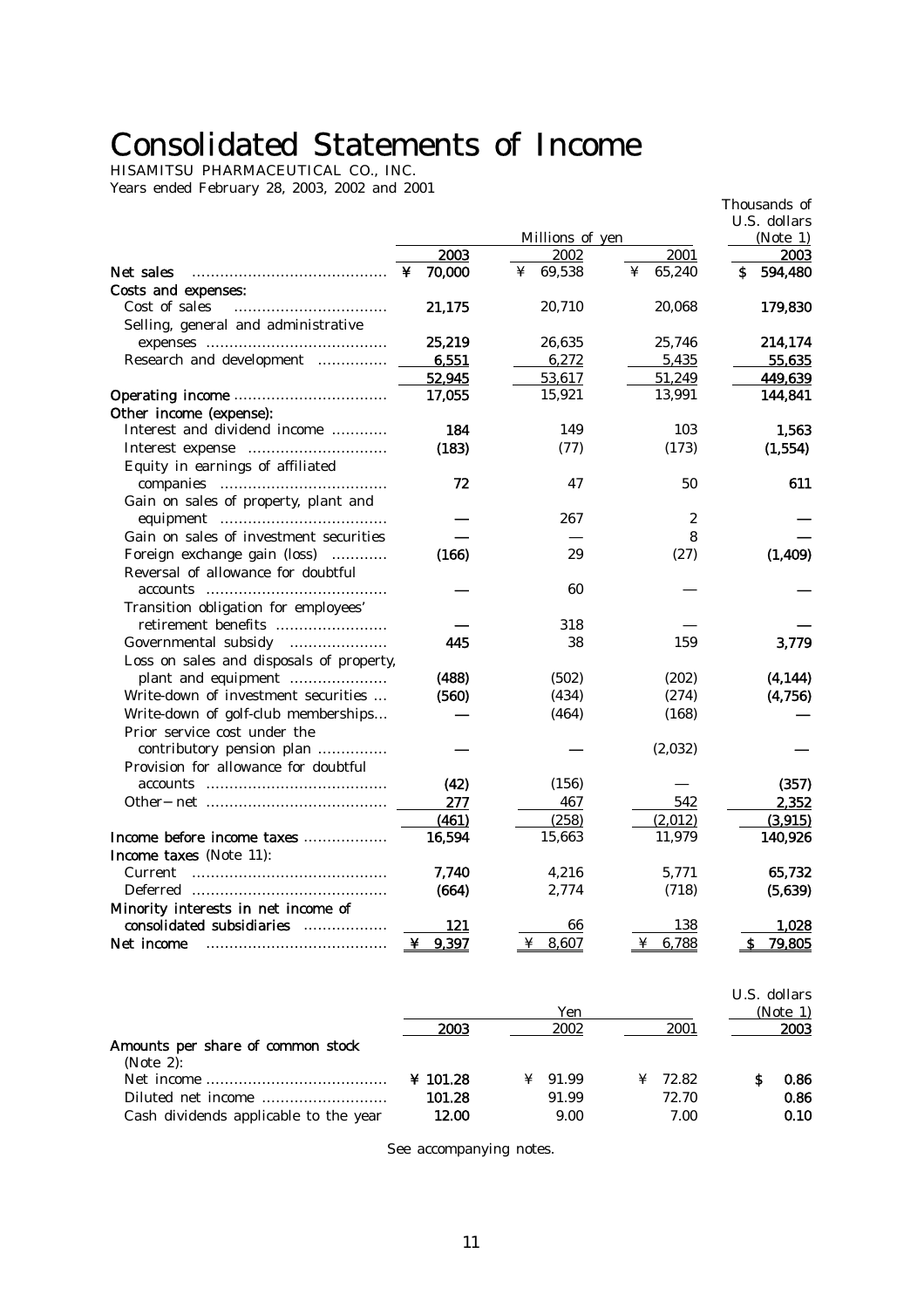# Consolidated Statements of Shareholders' Equity

HISAMITSU PHARMACEUTICAL CO., INC. Years ended February 28, 2003, 2002 and 2001

|                                              |                       |                 |                                                     |                                                  | Thousands of<br>U.S. dollars |
|----------------------------------------------|-----------------------|-----------------|-----------------------------------------------------|--------------------------------------------------|------------------------------|
|                                              |                       |                 | Million of yen                                      |                                                  | (Note 1)                     |
|                                              | <b>2003</b>           |                 | 2002                                                | 2001                                             | <b>2003</b>                  |
| Common stock:                                |                       |                 | ¥ 8,460                                             | ¥ 8,414                                          | 71,966<br>S.                 |
| Shares issued upon exercise of warrants      | ¥ $8,474$             |                 |                                                     |                                                  |                              |
|                                              |                       | 14              | 46                                                  |                                                  |                              |
|                                              |                       |                 | $\frac{4}{1}$ 8,474                                 | $\frac{4}{1}$ 8,460                              | <u>71,966</u><br><u>_s</u>   |
| Capital surplus:                             |                       |                 |                                                     |                                                  |                              |
| Balance at beginning of year                 | ¥ $8,242$             |                 | ¥ 8,227                                             | $\frac{1}{2}$ 8,175                              | 69,996<br>s                  |
| Shares issued upon exercise of warrants      |                       |                 |                                                     |                                                  |                              |
|                                              |                       |                 | 15                                                  | 52                                               |                              |
|                                              | $\underline{Y}$ 8,242 |                 | $\frac{4}{1}$ 8,242                                 | $\frac{4}{3}$ 8,227                              | S.<br>69,996                 |
| <b>Retained earnings:</b>                    |                       |                 |                                                     |                                                  |                              |
| Balance at beginning of year                 | ¥ 38,976              |                 | ¥ 34,719                                            | ¥ 27,662                                         | \$331,006                    |
|                                              | 9,397                 |                 | 8,607                                               | 6,788                                            | 79,805                       |
| Cumulative effect of adopting                |                       |                 |                                                     |                                                  |                              |
|                                              |                       |                 |                                                     | 1,783                                            |                              |
| Cash dividends paid                          | (847)                 |                 | (666)                                               | (481)                                            | (7, 193)                     |
| Bonuses to directors and corporate auditors  |                       | (56)            | (61)                                                | (59)                                             | (476)                        |
| Retirement of common stock (Note 14)         |                       |                 |                                                     | (974)                                            |                              |
| Land revaluation adjustment (Note 6)         |                       |                 | (3,623)                                             |                                                  |                              |
|                                              | <u>¥ 47,470</u>       |                 | $\frac{\textcircled{\textit{x}}\ \text{38,976}}{1}$ | $\frac{4}{34,719}$                               | \$403,142                    |
| Land revaluation difference:                 |                       |                 |                                                     |                                                  |                              |
| Balance at beginning of year                 | $\angle 2,729$        | ¥               | (894)                                               | ¥                                                | 23,176<br>S.                 |
| Land revaluation, net of tax (Note 6)        |                       |                 | 3,623                                               | (894)                                            |                              |
|                                              | $\frac{4}{1}$ 2,729   | ¥               | 2,729                                               | (894)<br>¥                                       | <u>23,176</u><br>-S          |
| Net unrealized holding losses on securities: |                       |                 |                                                     |                                                  |                              |
| Balance at beginning of year                 | ¥                     | (43)<br>¥       |                                                     | ¥                                                | s<br>(365)                   |
|                                              | (347)                 |                 | (43)                                                |                                                  | (2,947)                      |
|                                              | (390)<br>¥            | $\mathbf{\Psi}$ | (43)                                                | $\mathbf{\mathbf{\mathbf{\mathbf{\mathbf{Y}}}}}$ | (3,312)<br>-S                |
| Foreign currency translation adjustments:    |                       |                 |                                                     |                                                  |                              |
| Balance at beginning of year                 | (361)<br>¥            | ¥               | (468)                                               | (478)<br>¥                                       | (3,066)<br>S                 |
| Adjustments from translation of              |                       |                 |                                                     |                                                  |                              |
| foreign currency financial statements        | (395)                 |                 | 107                                                 | 10                                               | (3, 354)                     |
|                                              | (756)<br>$\mathbf{Y}$ | $\mathbf{\Psi}$ | (361)                                               | $\mathbf{\Psi}$<br>(468)                         | <u>S (6,420)</u>             |
| Treasury stock:                              |                       |                 |                                                     |                                                  |                              |
| Balance at beginning of year                 | ¥ $(1,683)$           | ¥               | (2)                                                 | (1)<br>¥                                         | \$(14,293)                   |
|                                              | (3,855)               |                 | (1,681)                                             | (1)                                              | <u>(32,739)</u>              |
|                                              | $Y$ (5,538)           |                 | $*(1,683)$                                          | $\mathbf{\Psi}$<br>(2)                           | \$ (47,032)                  |
| Common stock purchased by a subsidiary:      |                       |                 |                                                     |                                                  |                              |
| Balance at beginning of year                 | ¥                     | ¥               | (860)                                               | (736)<br>¥                                       | \$                           |
| Common stock purchased by a subsidiary       |                       |                 |                                                     | (124)                                            |                              |
|                                              | ¥                     |                 | $\frac{4}{1}$ (860)                                 | $\mathbf{\Psi}$<br>(860)                         | $\mathbf{s}$                 |
|                                              |                       |                 |                                                     |                                                  |                              |
|                                              | <b>2003</b>           |                 | <u> 2002 </u>                                       | <u> 2001 </u>                                    |                              |
| Number of shares of common stock:            |                       |                 |                                                     |                                                  |                              |
| Balance at beginning of year                 | <u>95,164,895</u>     |                 | 95,108,490                                          | 48,063,166                                       |                              |
| Retirement of common stock (Note 14)         |                       |                 |                                                     | (605,000)                                        |                              |
| Shares issued upon exercise of               |                       |                 |                                                     |                                                  |                              |
|                                              |                       |                 | 56,405                                              | 127,419                                          |                              |
|                                              |                       |                 |                                                     | 47,522,905                                       |                              |
|                                              |                       |                 | 95,164,895                                          | 95,108,490                                       |                              |

See accompanying notes.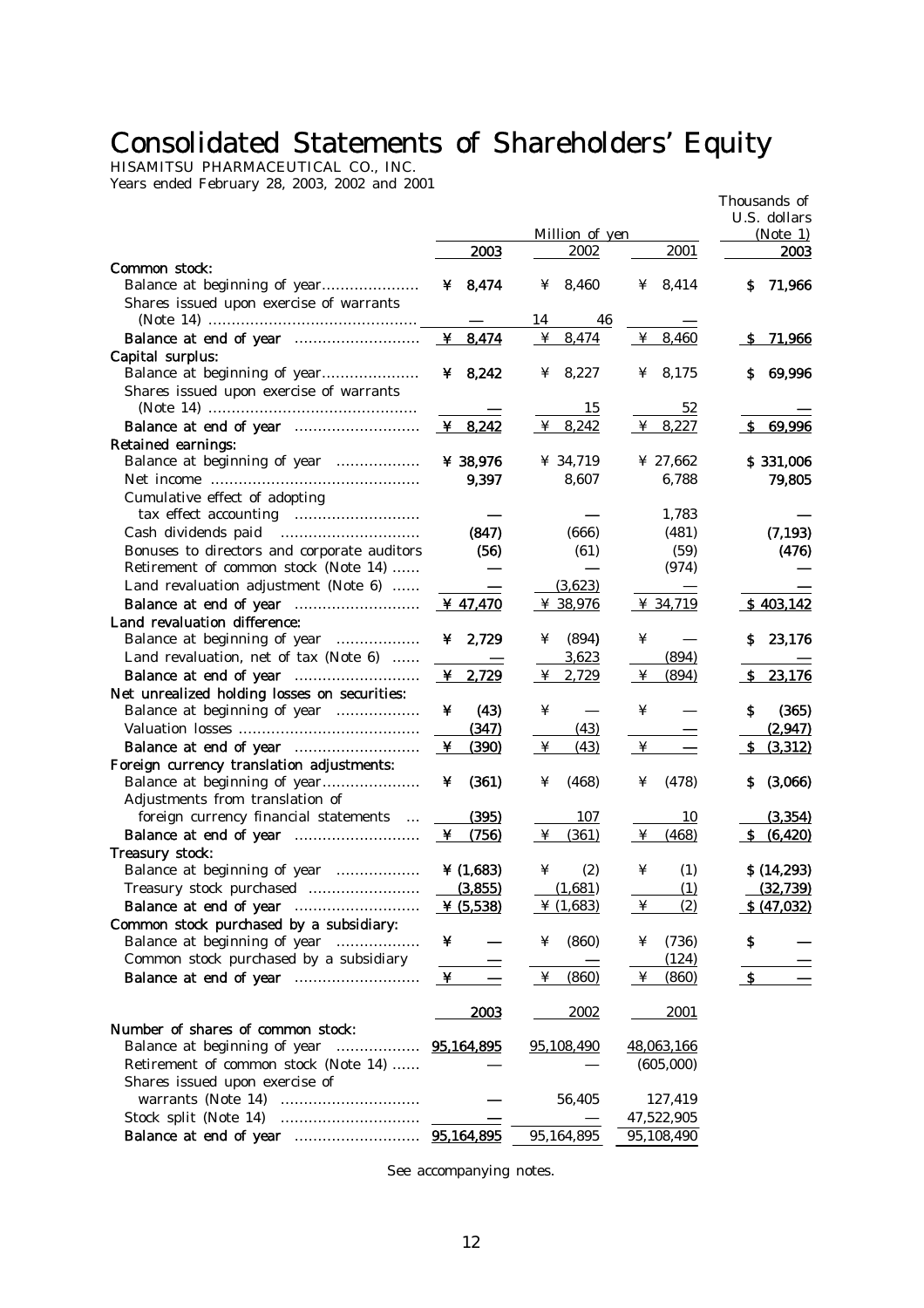# Consolidated Statements of Cash Flows

HISAMITSU PHARMACEUTICAL CO., INC. Years ended February 28, 2003, 2002 and 2001

|                                                                                |                |                 |            | Thousands of     |
|--------------------------------------------------------------------------------|----------------|-----------------|------------|------------------|
|                                                                                |                |                 |            | U.S. dollars     |
|                                                                                |                | Millions of yen |            | (Note 1)         |
|                                                                                | 2003           | 2002            | 2001       | 2003             |
| Cash flows from operating activities:                                          | ¥ 16,594       | ¥ 15,663        | ¥ $11,979$ | \$140,926        |
| Adjustments to reconcile net income before taxes                               |                |                 |            |                  |
| to net cash provided by operating activities:                                  |                |                 |            |                  |
|                                                                                | 3,128          | 2,754           | 2,851      | 26,565           |
| Increase (decrease) in allowance for severance                                 |                |                 |            |                  |
|                                                                                | (128)          | 2,711           |            | (1,087)          |
| Increase (decrease) in retirement benefits                                     |                | (2,359)         | 53         |                  |
|                                                                                | (184)          | (149)           | (103)      | (1, 563)         |
|                                                                                | 183            | 77              | 173        | 1,554            |
| Equity in earnings of affiliated companies                                     | (72)           | (47)            | (50)       | (611)            |
| Write-down of investment securities                                            | 560            | 434             | 274        | 4,756            |
| Write-down of golf-club memberships                                            |                | 464             | 168        |                  |
| Loss on sales and disposal of property,                                        |                |                 |            |                  |
|                                                                                | 488            | 502             | 202        | 4,144            |
| (Increase) decrease in notes and accounts receivable                           | (93)           | 1,259           | 471        | (790)            |
| (Increase) decrease in inventories                                             | (676)          | 358             | (727)      | (5,741)          |
|                                                                                | (248)          | (365)           | (337)      | (2,106)          |
| Increase (decrease) in notes and accounts                                      |                |                 |            |                  |
|                                                                                | (511)          | (559)           | 1,926      | (4, 340)         |
| Bonuses to directors and corporate auditors                                    | (56)           | (61)            | (59)       | (476)            |
| <b>Other</b>                                                                   | (959)          | (1,310)         | 630        | (8, 144)         |
|                                                                                | 18,026         | 19,372          | 17,451     | 153,087          |
| Interest and dividend income received                                          | 186            | 181             | 102        | 1,580            |
|                                                                                | (184)          | (80)            | (172)      | (1, 563)         |
|                                                                                | (3,288)        | (6, 395)        | (5, 101)   | (27, 924)        |
| Net cash provided by operating activities                                      | 14,740         | <u>13,078</u>   | 12,280     | <u>125,180</u>   |
| Cash flows from investing activities:                                          |                |                 |            |                  |
| Payments for purchases of property, plant                                      |                |                 |            |                  |
|                                                                                | (7,263)        | (4, 481)        | (3,597)    | (61, 682)        |
| Proceeds from sales of property, plant                                         |                |                 |            |                  |
|                                                                                | 47             | 1,760           | 81         | 399              |
| Payments for purchases of intangible assets                                    | (47)           | (528)           | (186)      | (399)            |
| Payments for purchases of marketable securities                                | (6, 168)       | (3,400)         | (3, 300)   | (52, 382)        |
| Proceeds from sales of marketable securities                                   | 6,168          | 3,300           | 3,359      | 52,382           |
| Payments for purchases of investment securities                                | (2,061)        | (3, 168)        | (1, 350)   | (17, 503)        |
| Other                                                                          | <u>130</u>     | (72)            | (137)      | <u>1.104</u>     |
| Net cash used in investing activities                                          | <u>(9,194)</u> | (6,589)         | (5, 130)   | (78,081)         |
|                                                                                |                |                 |            |                  |
| Cash flows from financing activities:<br>Net increase (decrease) in bank loans | 5              | (2,650)         | 2,586      | 42               |
| Proceeds from long-term debt                                                   | 868            | 173             |            | 7,372            |
|                                                                                |                | (749)           | (2,607)    |                  |
|                                                                                | (1, 450)       |                 |            | (12, 314)        |
| Proceeds from exercise of warrants                                             |                | 32              | 98         |                  |
| Payment for purchase of treasury stock                                         | (3,214)        | (1,728)         | (1, 162)   | (27, 295)        |
| Proceeds from sales of treasury stock                                          |                | 61              | 183        |                  |
|                                                                                | (847)          | (666)           | (481)      | (7, 193)         |
|                                                                                | 94             |                 | (124)      | 798              |
| Net cash used in financing activities                                          | (4,544)        | (5,527)         | (1,507)    | (38,590)         |
| Effect of exchange rate changes on cash and                                    |                |                 |            |                  |
| cash equivalents                                                               | <u>(255)</u>   | 72              | 42         | (2,166)          |
| Net increase in cash and cash equivalents                                      | 747            | 1,034           | 5,685      | 6,343            |
| Cash and cash equivalents at beginning of year                                 | 13,560         | 12,526          | 6,841      | <u>115,159</u>   |
| Cash and cash equivalents at end of year (Note 3)                              | ¥ 14,307       | ¥ 13,560        | ¥ 12,526   | <u>\$121,502</u> |

See accompanying notes.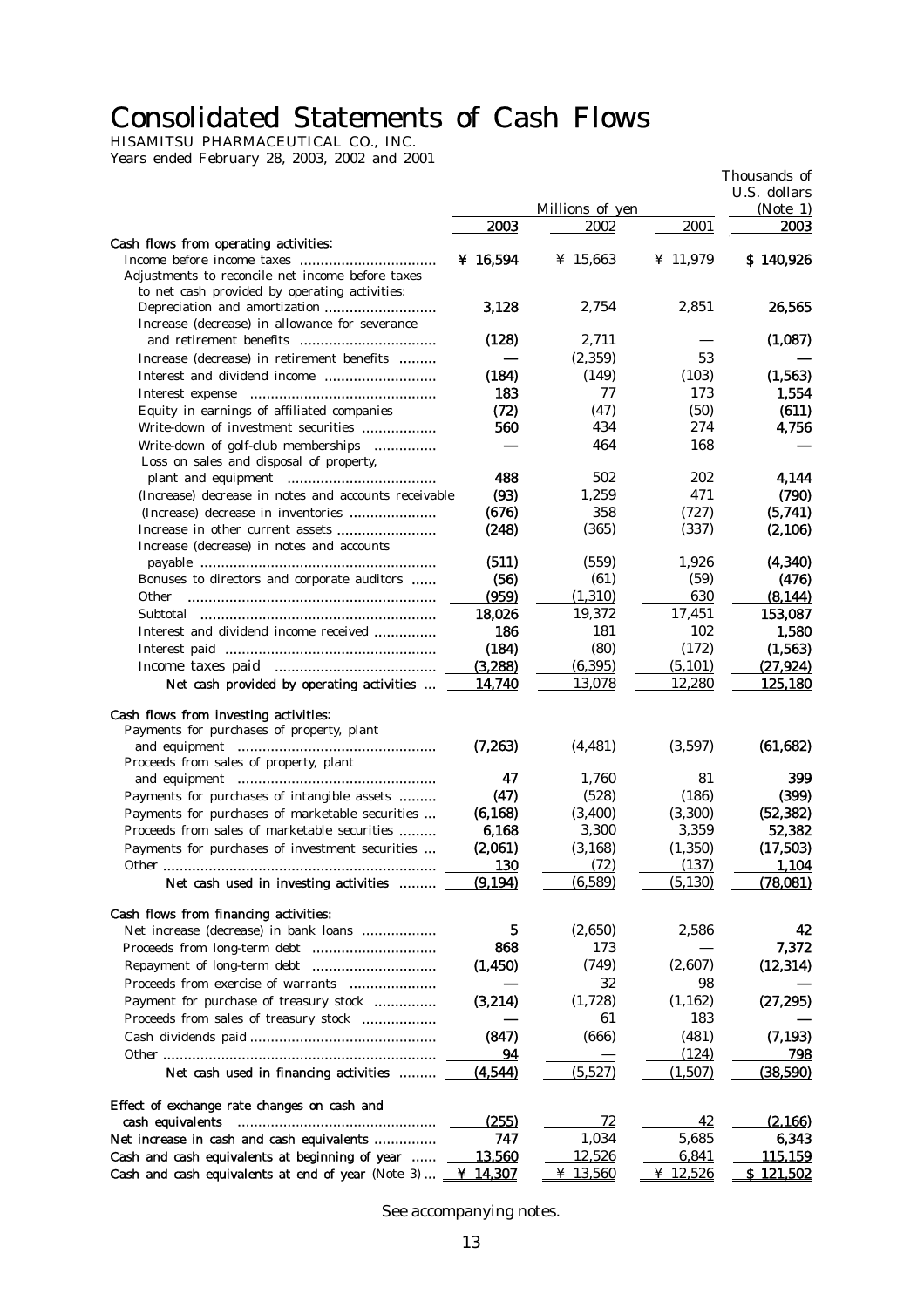# Notes to Consolidated Financial Statements

HISAMITSU PHARMACEUTICAL CO., INC. Years ended February 28, 2003, 2002 and 2001

# 1. Basis of Consolidated Financial Statements

HISAMITSU PHARMACEUTICAL CO., INC. (the "Company") and its consolidated domestic subsidiaries maintain their accounts and records in accordance with the provisions set forth in the Japanese Commercial Code (the "Code") and the Securities and Exchange Law and in conformity with accounting principles and practices generally accepted in Japan ("Japanese GAAP"). The accounts of overseas subsidiaries are based on their accounting records maintained in conformity with generally accepted accounting principles and practices prevailing in the respective countries of domicile. Certain accounting principles and practices generally accepted in Japan are different from International Accounting Standards and standards in other countries in certain respects as to application and disclosure requirements. Accordingly, the accompanying consolidated financial statements are intended for use by those who are informed about Japanese accounting principles and practices.

 The accompanying consolidated financial statements are a translation of the audited consolidated financial statements of the Company which were prepared in accordance with accounting principles and practices generally accepted in Japan from the accounts and records maintained by the Company and its consolidated subsidiaries, and filed with the Local Finance Bureau of the Ministry of Finance as required by the Securities and Exchange Law.

In preparing the accompanying consolidated financial statements, certain reclassifications have been made in the consolidated financial statements issued domestically in order to present them in a form which is more familiar to readers outside Japan.

 The translation of the Japanese yen amounts into U.S. dollars are included solely for the convenience of readers, using the prevailing exchange rate at February 28, 2003, which was

117.75 to US\$1.00. The convenience translations should not be construed as representations that the Japanese yen amounts have been, could have been, or could in the future be converted into U.S. dollars at this or any other rate of exchange.

### 2. Summary of Significant Accounting Policies Consolidation

The consolidated financial statements for the years ended February 28, 2003, 2002 and 2001 include the accounts of the Company and its eleven (12 in 2002 and 10 in 2001) significant subsidiaries (the "Companies"). All significant intercompany balances, transactions and profits have been eliminated.

The Company is required to consolidate all significant investees which are controlled through ownership of a majority of voting rights or the existence of certain other conditions.

 The foreign subsidiaries are consolidated based on their financial statements for their fiscal year ended December 31, because the difference between the closing date of the subsidiaries and that of the Company does not exceed three months. Significant transactions occurring between December 31 and February 28 are adjusted on consolidation.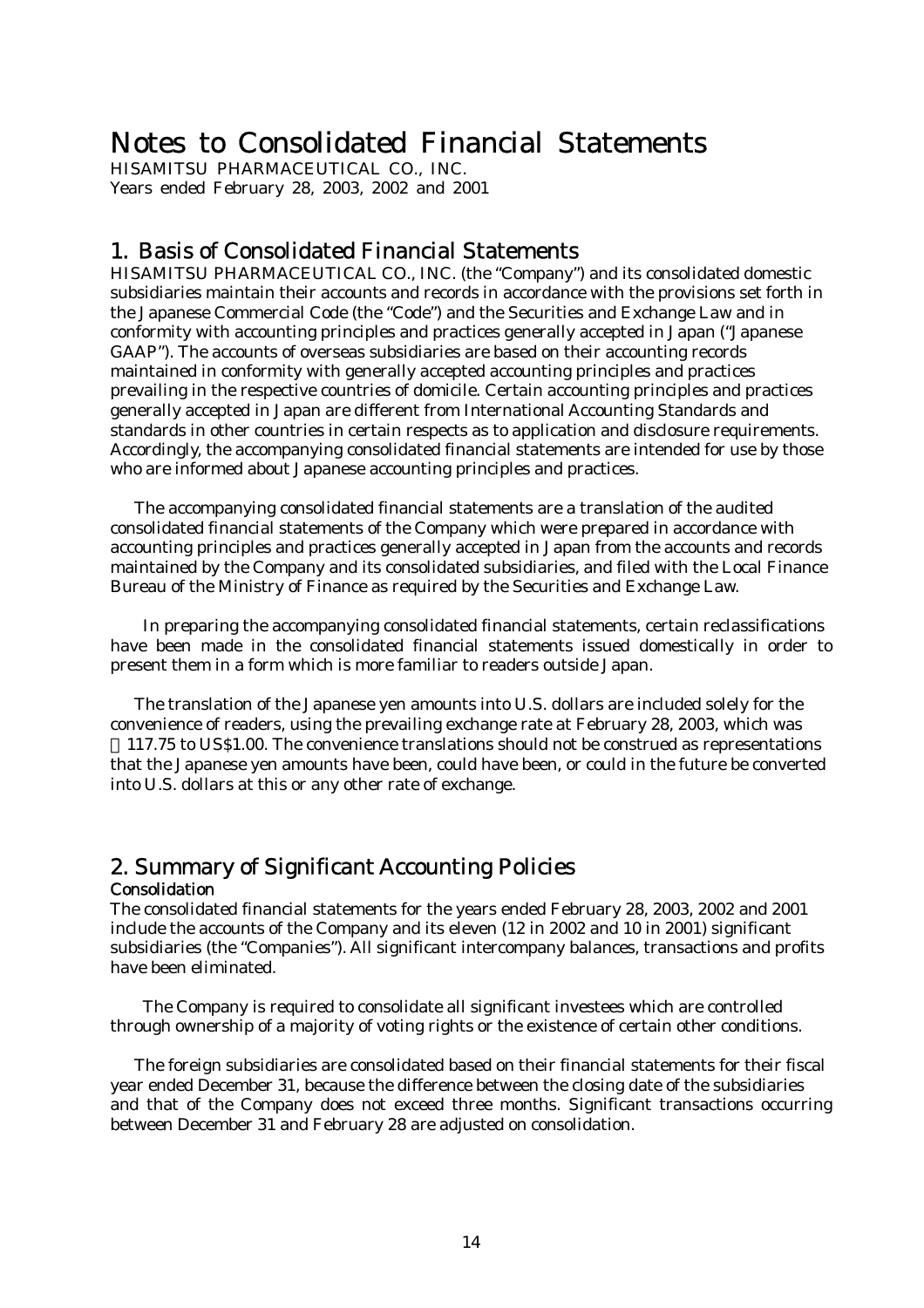In the elimination of investments in subsidiaries, the assets and liabilities of the subsidiaries, including the portion attributable to minority shareholders, are evaluated using the fair value at the time the Company acquired control of the respective subsidiaries.

#### Equity Method

Investments in two affiliated companies are accounted for using the equity method. However, unconsolidated subsidiaries are not accounted for using the equity method, since the Company's equity in earnings in the aggregate is not material in relation to the consolidated net income and retained earnings.

The consolidation difference between the cost of an investment and equity in its net assets at the date of acquisition is charged or credited to income in the year of acquisition.

#### Cash and Cash Equivalents

In preparing the consolidated statements of cash flows, cash on hand, readily-available bank deposits and short-term highly liquid investments with maturities not exceeding three months at the time of purchase are considered to be cash and cash equivalents.

#### Short-term Investments and Investment Securities

Prior to March 1, 2001, marketable equity securities included in both current assets and investments were stated at cost. Cost was determined by the moving average method. Other securities were also stated at cost. If a decline in value below cost of an individual security was judged to be material and other than temporary, the carrying value was written down.

 Effective March 1, 2001, the Companies adopted the new Japanese accounting standard for financial instruments, "Opinion Concerning Establishment of Accounting Standard for Financial Instruments", issued by the Business Accounting Deliberation Council on January 22, 1999).

 Upon applying the new accounting standard, all companies are required to examine the intent of holding each security and classify those securities as (a) securities held for trading purposes (hereinafter, "trading securities"), (b) debt securities intended to be held to maturity (hereinafter, "held-to-maturity debt securities"), (c) equity securities issued by subsidiaries and affiliated companies, and (d) all other securities that are not classified in any of the above categories (hereinafter, "available-for-sale securities").

 Trading securities are stated at fair market value. Gains and losses realized on disposal and unrealized gains and losses from market value fluctuations are recognized as gains and losses in the period of the change.

Held-to-maturity debt securities are stated at amortized cost. Equity securities issued by subsidiaries and affiliated companies which are not consolidated or accounted for using the equity method are stated at moving average cost.

Available-for-sale securities with available fair market values are stated at fair market value at the year-end. Unrealized gains and unrealized losses on these securities are reported, net of applicable income taxes, as a separate component of shareholders' equity. Realized gains and losses on sale of such securities are computed using moving average cost.

 Debt securities with no available fair value are stated at amortized cost, net of the amount considered not collectible. Other securities with no fair market value are stated principally at moving average cost.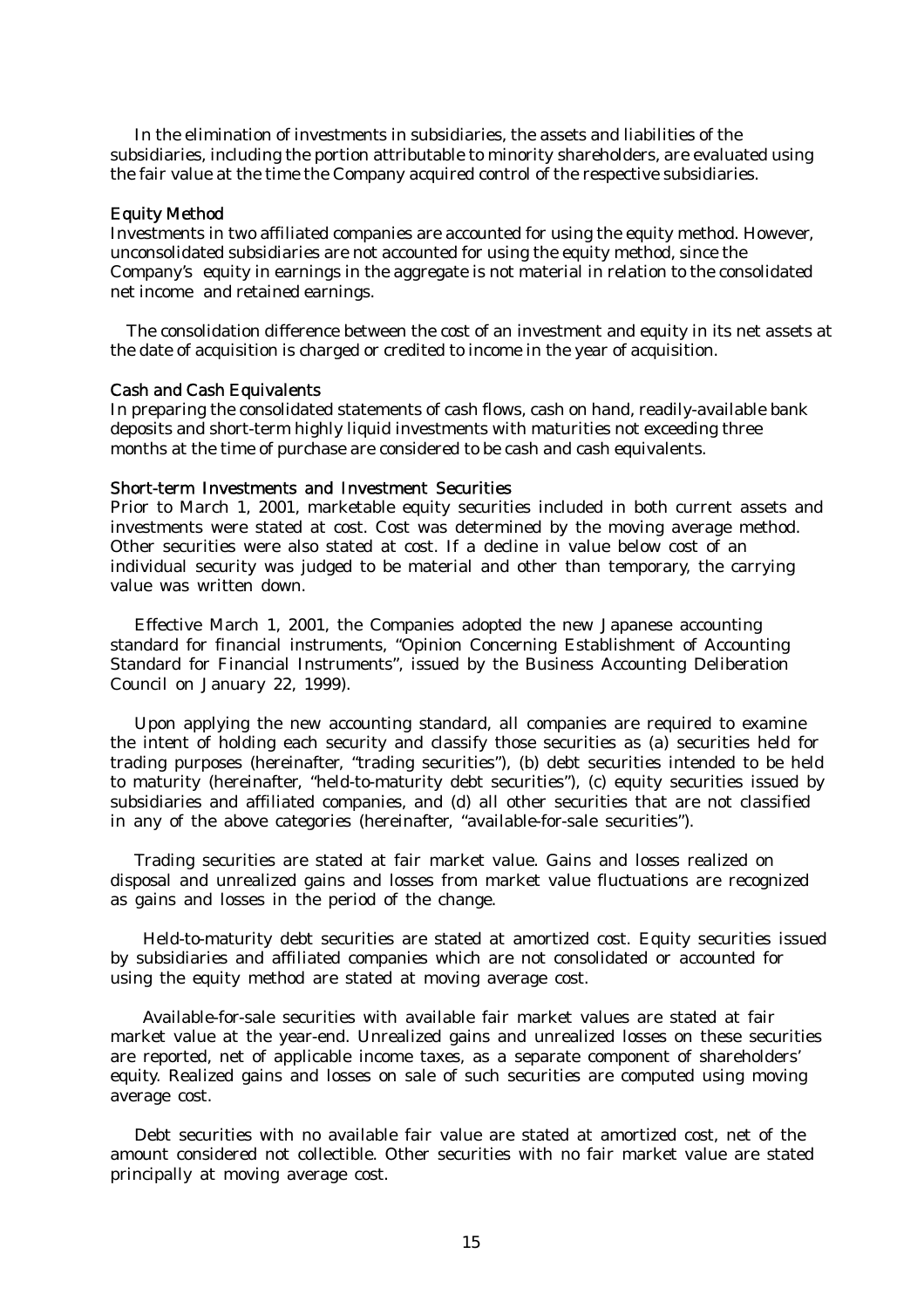If the market value of held-to-maturity debt securities, equity securities issued by unconsolidated subsidiaries and affiliated companies, and available-for-sale securities declines significantly, such securities are stated at fair market value and the difference between fair market value and the carrying amount is recognized as loss in the period of the decline. If the fair market value of equity securities issued by unconsolidated subsidiaries and affiliated companies not on the equity method is not readily available, such securities should be written down to net asset value with a corresponding charge in the income statement in the event net asset value declines significantly. In these cases, such fair market value or the net asset value will be the carrying amount of the securities at the beginning of the next year.

 Based on the examination of the intent of holding each security upon application of the new accounting standard at March 1, 2001, trading securities as well as held-to-maturity debt securities and available-for-sale securities maturing within one year from the balance sheet date are included in current assets, and other securities are included in investments and other non-current assets. As a result, at February 28, 2002 investment securities decreased by ¥73 million compared with what would have been reported under the previous accounting policy.

As a result of adopting the new accounting standard for financial instruments, including the effects on securities, the allowance for doubtful accounts, discounted trade notes and the revaluation of golf-club memberships, income before income taxes decreased by ¥555 million for the year ended February 28, 2002.

#### Allowance for Doubtful Accounts

The allowance for doubtful accounts is provided in amounts sufficient to cover possible losses on collection. In prior years it was determined by adding individually estimated uncollectible amounts to an amount calculated by formula as permitted by the Corporation Tax Law of Japan with respect to the remaining receivables.

Effective for the year ended February 28, 2002, the Companies adopted a new accounting policy for allowance for doubtful accounts. The allowance for doubtful accounts is provided in amounts sufficient to cover possible losses on collection. It is determined by adding individually estimated uncollectible amounts to an amount calculated based on the percentage of the Companies' past doubtful debt loss against the balance of total receivables.

 The allowance for doubtful accounts for the overseas consolidated subsidiaries is provided in amounts calculated from individually estimated uncollectible accounts.

#### Allowance for Sales Returns

The allowance for sales returns is provided in the limited amount calculated by formula as permitted by the Corporation Tax Law of Japan to cover possible losses on sales returns after the balance sheet date.

#### **Inventories**

Inventories are stated at cost (first-in, first-out method).

#### Property, Plant and Equipment

Property, plant and equipment are stated at cost less accumulated depreciation except that certain land was revalued at fair value as of February 28, 2001. Depreciation is provided over estimated useful lives as permitted by the Corporation Tax Law of Japan.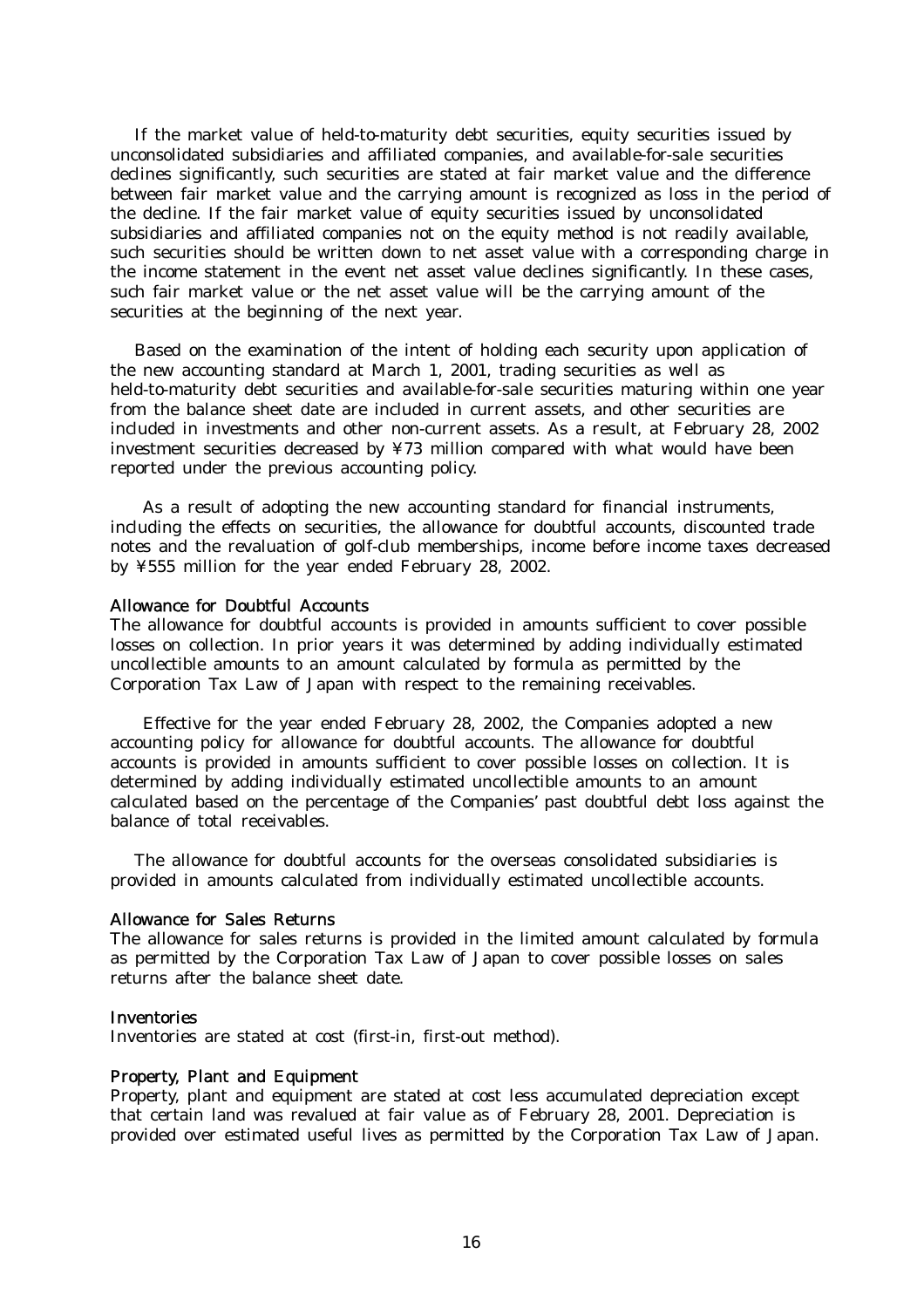Depreciation of property, plant and equipment is determined by the declining balance method except that the straight line method is primarily adopted by the overseas consolidated subsidiaries.

#### Intangible Assets

Intangible assets are stated at cost less accumulated amortization and amortized by the straight line method. Amortization is provided over estimated useful lives as permitted by the Corporation Tax Law of Japan, except that the amortization of internally used software is determined using the straight line method over the estimated useful life of five years.

#### Income Taxes

The Companies provided income taxes at the amounts currently payable for the year ended February 28, 2000. Effective March 1, 2000, the Companies adopted the new accounting standard, which recognizes tax effects of temporary differences between the carrying amounts of assets and liabilities for tax and financial reporting. Under the new accounting standard, the provision for income taxes is computed based on the pre-tax income included in the statements of income.

The asset and liability approach is used to recognize deferred tax assets and liabilities for the expected future tax consequences of temporary differences between the carrying amounts of assets and liabilities for financial reporting purposes and the amounts used for income tax purposes.

 The amount of deferred income taxes attributable to the net tax effects of the temporary differences at March 1, 2000 is reflected as an adjustment to the retained earnings brought forward from the previous year.

#### Reserve for Employees' Bonuses

The Companies provided the reserve for employees' bonuses in the portion of estimated future payments applicable to the current year.

#### Severance and Retirement Benefits

Lump-sum benefit plan

Under the terms of the Company's and domestic subsidiaries' retirement plans, substantially all employees are entitled to a lump-sum payment at the time of retirement. The amount of the retirement benefit is, in general, based on the length of service, base salary at the time of retirement and reason for retirement. Prior to March 1, 2001 the liability for lump-sum payments was stated at the amount which would be required if all eligible employees voluntarily retired at the balance sheet date.

#### 1996 pension plan

Commencing from July 1996, 30% of the above benefits are covered by a contributory funded pension. The benefits are payable either as a monthly pension or, under certain circumstances at the option of retiring employees, in a lump-sum amount. Prior to March 1, 2001 the portion of the liability for the unfunded lump-sum benefit plan, which was no longer required due to the introduction of this plan, was reversed at the same rate as amortization of prior service costs.

### 1966 pension plan

The Company also has had a contributory funded pension plan since 1966 which covers retirement benefits for employees who retire at the mandatory retirement age or those with over 20 years of service who terminate their employment under certain circumstances. These employees are, in general, entitled to a lump-sum payment or an annuity.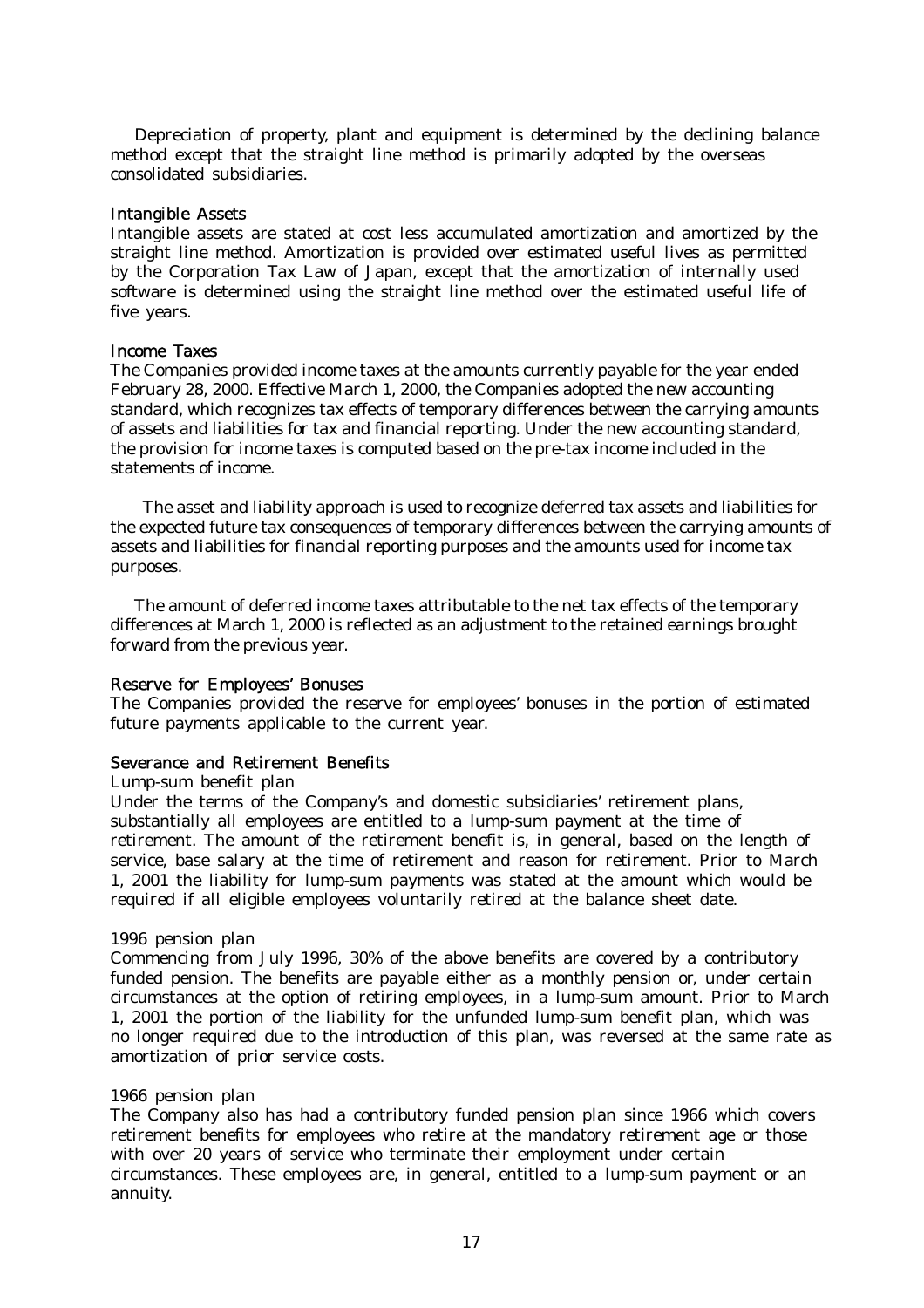Prior to March 1, 2001 both prior service costs for the 1996 pension plan and the 1966 pension plan were expensed when incurred.

Effective March 1, 2001, the Companies adopted the new accounting standard for employees' severance and retirement benefits, "Opinion on Setting Accounting Standard for Employees' Severance and Pension Benefits", issued by the Business Accounting Deliberation Council on June 16, 1998.

 Under the new accounting standard, the liabilities and expenses for severance and retirement benefits are determined based on the amounts actuarially calculated using certain assumptions.

 The Companies provided for employees' severance and retirement benefits at February 28, 2003 and 2002 based on the estimated amounts of projected benefit obligation and the fair value of the plan assets at those dates.

 The excess of the total of the fair value of pension assets as of March 1, 2001 and the liabilities for severance and retirement benefits recorded as of March 1, 2001 over the projected benefit obligation (the "net transition gain") amounted to ¥318 million. All of the net transition gain was recognized as other income in the year ended February 28, 2002. Prior service costs are amortized in equal amounts principally over two years commencing from the date of change. Actuarial gains and losses are recognized as income or expense in equal amounts principally over five years commencing from the succeeding period.

 As a result of the adoption of the new accounting standard, in the year ended February 28, 2002, severance and retirement benefit expenses decreased by ¥20 million Since the net transition gain of ¥318 million was included in other income, income before income taxes increased by ¥338 million compared with what would have been recorded under the previous accounting standard.

#### Directors' and Corporate Auditors' Retirement Benefits

Retirement benefits for directors and corporate auditors under the Company's unfunded plan are provided in the amount that would be required if they retired at the balance sheet date.

#### Finance Leases

Finance leases which do not transfer ownership are accounted for in the same manner as operating leases in accordance with Japanese GAAP.

#### Foreign Currency Translation

Short-term receivables and payables denominated in foreign currencies are translated into Japanese yen at the exchange rates at the balance sheet date. Prior to March 1, 2001, long-term receivables and payables denominated in foreign currencies were translated at historical exchange rates.

 Effective March 1, 2001, the Companies adopted the revised accounting standard for foreign currency translation, "Opinion Concerning Revision of Accounting Standard for Foreign Currency Translation", issued by the Business Accounting Deliberation Council on October 22, 1999.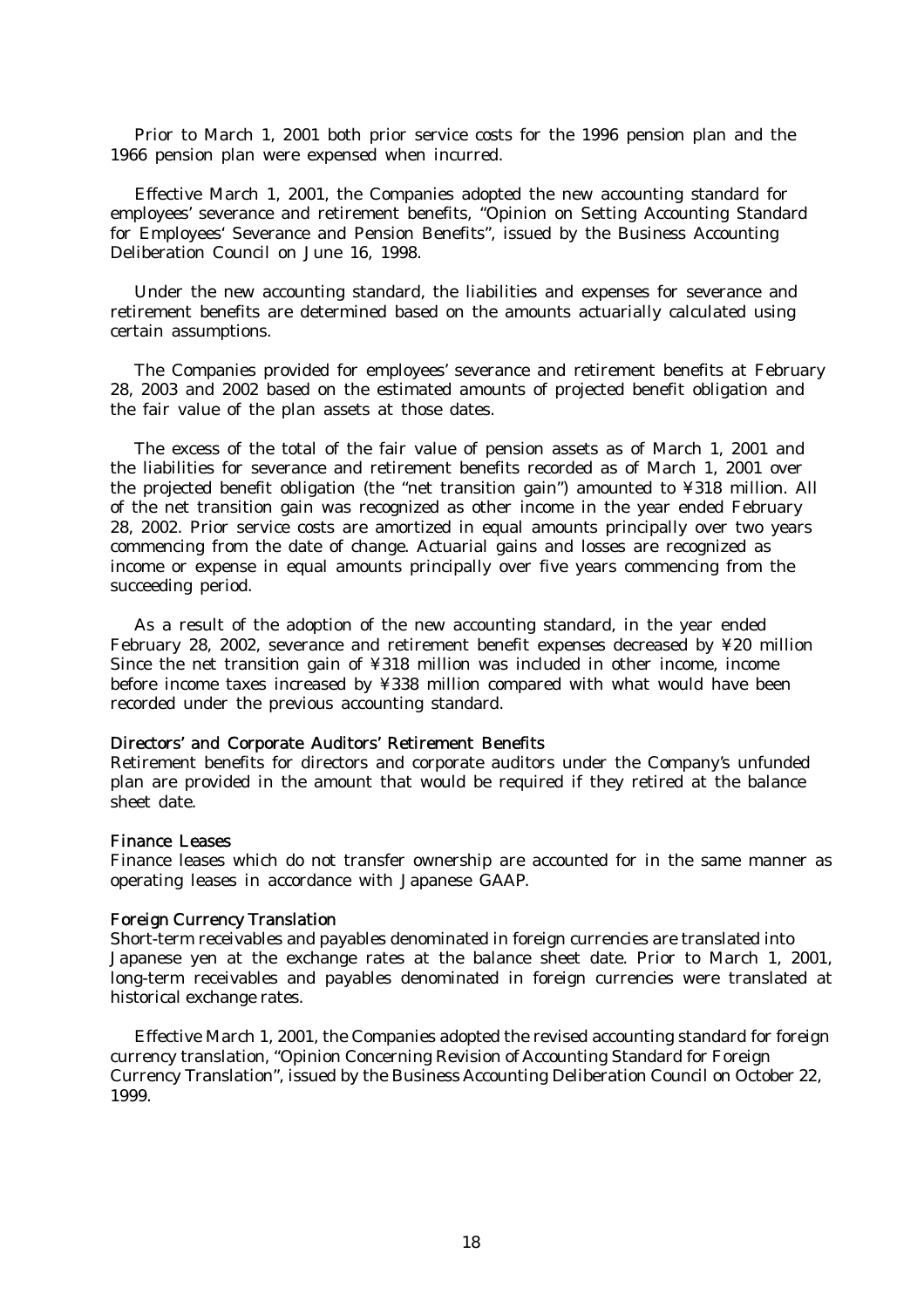Under the revised accounting standard, long-term receivables and payables denominated in foreign currencies are also translated into Japanese yen at the year-end rate. The effect of adopting the revised accounting standard on the consolidated statement of income was not material.

 Financial statements of consolidated overseas subsidiaries are translated into Japanese yen at the year-end rate, except that shareholders' equity accounts are translated at historical rates and income statement items resulting from transactions with the Company at the rates used by the Company.

#### Net Income per Share of Common Stock

Computations of net income per share of common stock, assuming no dilution, are based on the weighted average number of shares outstanding during each fiscal year.

 For the purpose of computing net income per share assuming dilution, the average number of shares has been changed by the number of shares which would have been outstanding assuming the retirement of treasury stock, exercise of dilutive warrants and stock split at the beginning of the year.

#### Treasury stock and reversal of statutory reserves

Effective March 1, 2002, the Company adopted the new accounting standard for treasury stock and reversal of statutory reserves (Accounting Standards Board Statement No. 1, "Accounting Standard for Treasury Stock and Reversal of Statutory Reserves", issued by the Accounting Standards Board of Japan on February 21, 2002). The effect of adopting the new accounting standard on the consolidated statement of income was not material.

#### Reclassifications

Certain reclassifications have been made in the 2002 and 2001 financial statements to conform to the presentation for 2003.

### 3. Cash and Cash Equivalents

Cash and cash equivalents at February 28, 2003, 2002 and 2001 for the consolidated statement of cash flows consisted of the following:

|                                           |         |                 |         | Thousands of |
|-------------------------------------------|---------|-----------------|---------|--------------|
|                                           |         | Millions of yen |         | U.S. dollars |
|                                           | 2003    | 2002            | 2001    | 2003         |
|                                           | ¥14,341 | ¥12,882         | ¥11,246 | \$121,792    |
| Add: Short-term highly liquid investments |         |                 |         |              |
| with maturities of not exceeding          |         |                 |         |              |
|                                           | 2.048   | 877             | 1,345   | 17,393       |
| Less: Time deposits with maturities       |         |                 |         |              |
| exceeding three months                    | (81)    | (99)            | (65)    | (688)        |
| Securities excluding free financial       |         |                 |         |              |
| fund and money management fund (2,001)    |         | (100)           |         | (16,995)     |
|                                           |         | ¥13,560         | ¥12.526 | \$121,502    |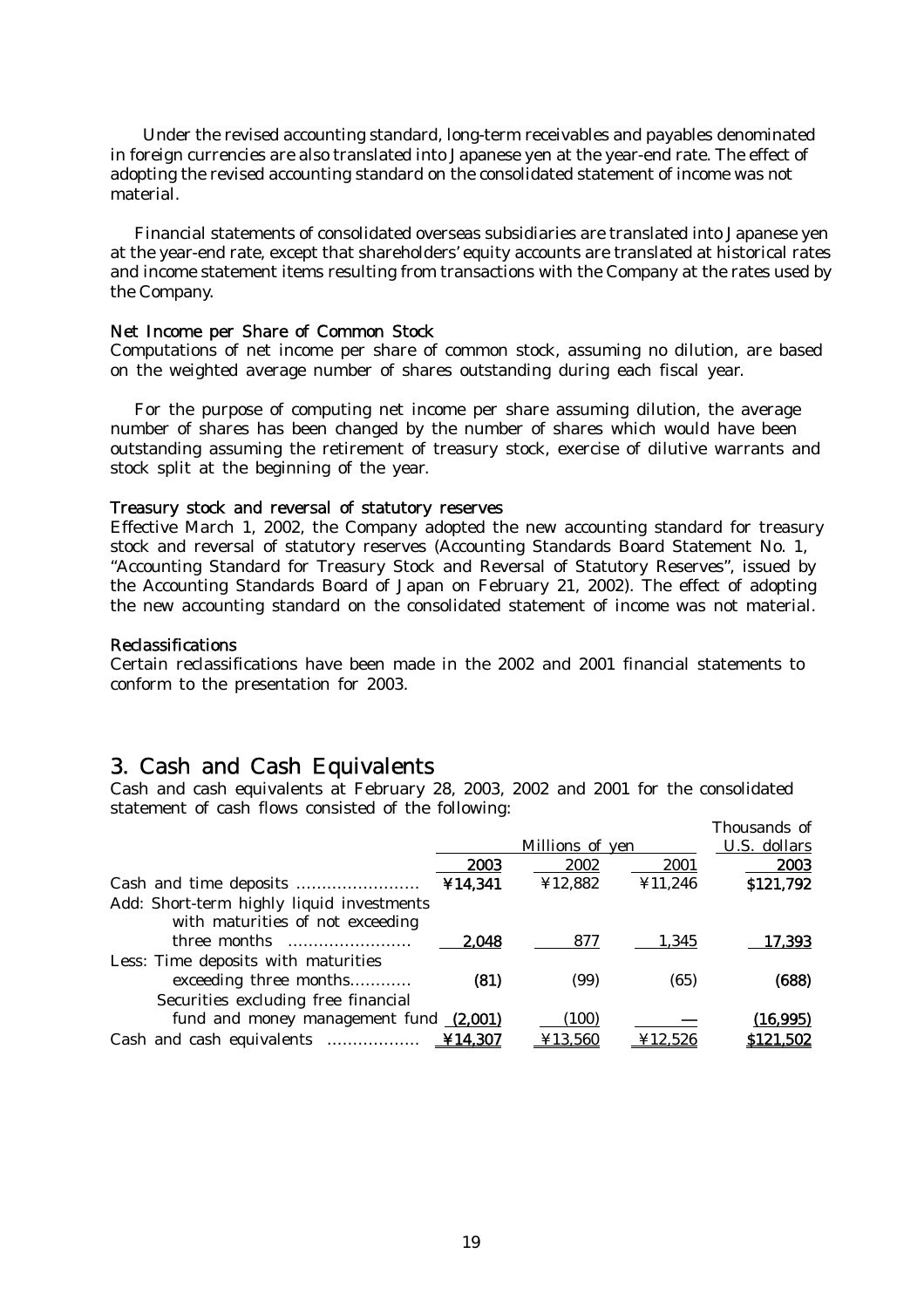## 4.Short-term Investments and Investment Securities

A. The following tables summarize acquisition costs, book values and fair values of securities with available fair values as of February 28, 2003 and 2002.

### (a) Held-to-maturity debt securities

|                                                                                                             |   |                            |        |              | Thousands of                 |                        |         |
|-------------------------------------------------------------------------------------------------------------|---|----------------------------|--------|--------------|------------------------------|------------------------|---------|
|                                                                                                             |   | Millions of yen            |        |              | U.S. dollars                 |                        |         |
|                                                                                                             |   | 2003                       |        | 2002         |                              | 2003                   |         |
| Securities with available fair values<br>exceeding book values:                                             |   |                            |        |              |                              |                        |         |
| <b>Government bonds:</b>                                                                                    |   |                            |        |              |                              |                        |         |
|                                                                                                             |   | ¥ 2,450                    |        | $\angle 751$ | \$20,807                     |                        |         |
|                                                                                                             |   | 2,450                      |        | 751          |                              | 20,807                 |         |
|                                                                                                             |   |                            |        |              | Thousands of                 |                        |         |
|                                                                                                             |   | Millions of yen            |        |              | U.S. dollars                 |                        |         |
|                                                                                                             |   | 2003                       |        | 2002         |                              | 2003                   |         |
| Securities with available fair values<br>not exceeding book values:<br><b>Government</b> bonds:             |   |                            |        |              |                              |                        |         |
|                                                                                                             |   |                            |        |              | $\mathbf{s}$                 |                        |         |
|                                                                                                             | ¥ |                            | ¥      | 1,800        |                              |                        |         |
|                                                                                                             |   |                            |        | 1,799        |                              |                        |         |
|                                                                                                             |   |                            |        | (1)          |                              |                        |         |
| (b) Available-for-sale securities<br>Securities with book values (fair values) exceeding acquisition costs: |   |                            |        |              |                              |                        |         |
|                                                                                                             |   |                            |        |              | Millions of yen              |                        |         |
|                                                                                                             |   |                            |        |              | 2003                         |                        |         |
|                                                                                                             |   | <b>Acquisition</b>         | cost   |              | <b>Book</b> value            | <b>Difference</b>      |         |
|                                                                                                             |   | $\frac{\text{V}}{2}$ 1,415 |        |              | ¥ 1,749                      | ¥                      | 334     |
|                                                                                                             |   |                            |        |              |                              |                        |         |
|                                                                                                             |   |                            |        |              | Millions of yen              |                        |         |
|                                                                                                             |   |                            |        |              | 2002                         |                        |         |
|                                                                                                             |   | <b>Acquisition</b>         |        |              |                              |                        |         |
|                                                                                                             |   | cost<br>$\frac{4}{1,155}$  |        |              | <b>Book</b> value<br>¥ 1,626 | <b>Difference</b><br>¥ | 471     |
|                                                                                                             |   |                            |        |              |                              |                        |         |
|                                                                                                             |   |                            |        |              | Thousands of U.S. dollars    |                        |         |
|                                                                                                             |   |                            |        |              | 2003                         |                        |         |
|                                                                                                             |   | <b>Acquisition</b>         |        |              |                              |                        |         |
|                                                                                                             |   |                            | $\cot$ |              | <b>Book</b> value            | <b>Difference</b>      |         |
|                                                                                                             |   | \$12,018                   |        |              | \$14,854                     |                        | \$2,836 |
|                                                                                                             |   |                            |        |              |                              |                        |         |

Securities with book values (fair values) not exceeding acquisition costs:

| Millions of yen    |            |                   |  |
|--------------------|------------|-------------------|--|
| 2003               |            |                   |  |
| <b>Acquisition</b> |            |                   |  |
| cost               | Book value | <b>Difference</b> |  |
| $\angle 3,729$     | ¥ 2,726    | ¥ $(1,003)$       |  |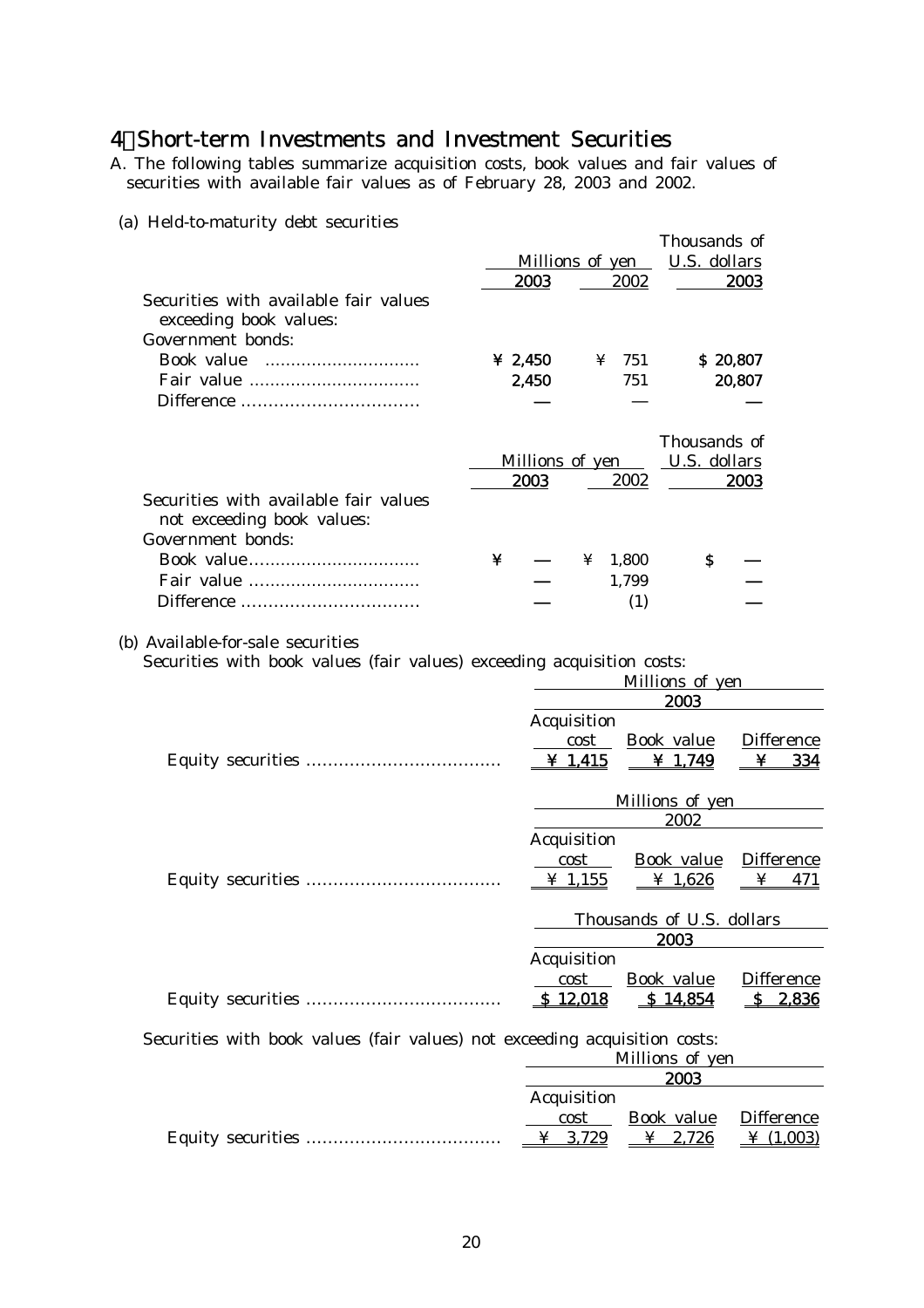| Millions of yen    |                            |                          |  |
|--------------------|----------------------------|--------------------------|--|
|                    | 2002                       |                          |  |
| <b>Acquisition</b> |                            |                          |  |
| cost               | Book value                 | <b>Difference</b>        |  |
| ¥ 2,457            | $\frac{\text{V}}{2}$ 1,921 | (536)<br>$\mathbf{\Psi}$ |  |
|                    |                            |                          |  |
|                    | Thousands of U.S. dollars  |                          |  |
|                    | 2003                       |                          |  |
| <b>Acquisition</b> |                            |                          |  |
| cost               | Book value                 | <b>Difference</b>        |  |
| 31,669             | \$23,151                   | (8,518)                  |  |
|                    |                            |                          |  |

B. The following tables summarize book values of securities with no available fair values as of February 28, 2003 and 2002.

(a) Available-for-sale securities:

|                                                                                   | <b>2003</b>  | Millions of yen<br>2002 | Thousands of<br><b>U.S. dollars</b><br>2003 |
|-----------------------------------------------------------------------------------|--------------|-------------------------|---------------------------------------------|
| Non-listed equity securities<br>(excluding securities traded<br>over-the-counter) | $\angle 394$ | ¥ 1,098                 | \$3,348                                     |
| Money management fund                                                             |              | 240<br>501              |                                             |
| Total                                                                             | 394          | 1.839                   |                                             |

(b) Equity securities of subsidiaries and affiliated companies:

| $\sim$ $\sim$ $\sim$ $\sim$ |                 |      | Thousands of |
|-----------------------------|-----------------|------|--------------|
|                             | Millions of yen |      | U.S. dollars |
|                             | 2003            | 2002 | 2003         |
| <b>Subsidiaries</b>         | - 411           | -445 | \$3,490      |
|                             | 283             | 267  | 2,404        |
| Total                       | 694             | 712  | $S$ 5.894    |

C. Maturities of held-to-maturity debt securities at February 28, 2003 and 2002 are as follows:

|                  |          | Millions of yen |                           |
|------------------|----------|-----------------|---------------------------|
|                  |          | 2003            |                           |
|                  |          | Over one year   |                           |
|                  | Within   | but within      |                           |
|                  | one year | five years      | <b>Total</b>              |
| Government bonds | 2.001    | 449             | $\boldsymbol{\Psi}$ 2.450 |
|                  |          |                 |                           |

|                  | Millions of yen |               |             |  |  |
|------------------|-----------------|---------------|-------------|--|--|
|                  |                 | 2002          |             |  |  |
|                  |                 | Over one year |             |  |  |
|                  | Within          | but within    |             |  |  |
|                  | one year        | five years    | Total       |  |  |
| Government bonds | 100<br>¥        | 2.450         | $\ge 2.550$ |  |  |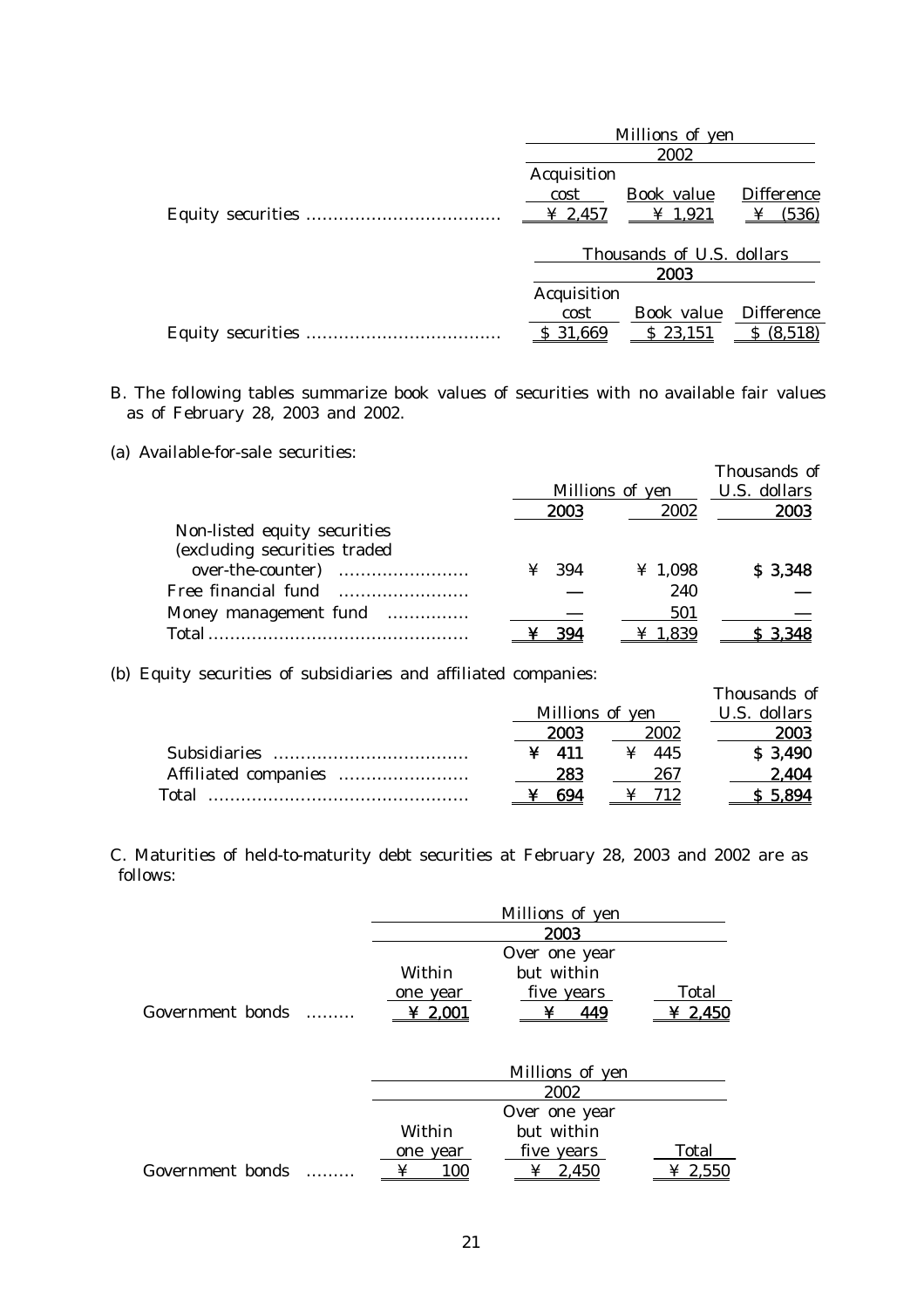|                  |          | Thousands of U.S. dollars |              |  |  |
|------------------|----------|---------------------------|--------------|--|--|
|                  |          | 2003                      |              |  |  |
|                  |          | Over one year             |              |  |  |
|                  | Within   | but within                |              |  |  |
|                  | one year | five years                | <b>Total</b> |  |  |
| Government bonds | \$16,991 | 3,816                     | 20,807       |  |  |

## 5.Inventories

Inventories at February 28, 2003 and 2002 consisted of the following:

|                 |                 |         | Thousands of |
|-----------------|-----------------|---------|--------------|
|                 | Millions of yen |         | U.S. dollars |
|                 | 2003            | 2002    | 2003         |
|                 | $¥$ 3,661       | ¥ 3,318 | \$31,092     |
| Raw materials   | 623             | 453     | 5,291        |
|                 | 363             | 258     | 3,083        |
| <b>Supplies</b> | 548             | 545     | 4,653        |
|                 | $Y 5.195$       | 4.574   | 44.119       |

## 6. Land Revaluation

As at February 28, 2001, pursuant to the Law of Revaluation of Land and the revision thereof, certain land for business operations was revalued at fair market value. The related gain (loss) was reported in a separate component of shareholders' equity as "Land revaluation difference", net of tax.

The total market value of the revalued land at February 28, 2003 was lower than the total book value after revaluation, in the amount of  $\angle 1044$  million (\$8,866) thousand).

### 7. Derivative Transactions

Use of derivative transactions:

The Companies utilize forward currency exchange and interest rate swap transactions to control risks related to foreign currencies and interest rates.

 Forward currency exchange contracts are used to hedge the risk of fluctuations in foreign currency exchange rates with respect to foreign currency transactions, and interest rate swap transactions are used to reduce the risk of fluctuations in interest rates in relation to notes payable.

 The Companies principally use derivative transactions in connection with managing their market risk and not for speculation or dealing purposes. The Companies deal with highly rated domestic banks as counterparty to these transactions to minimize credit risk exposure.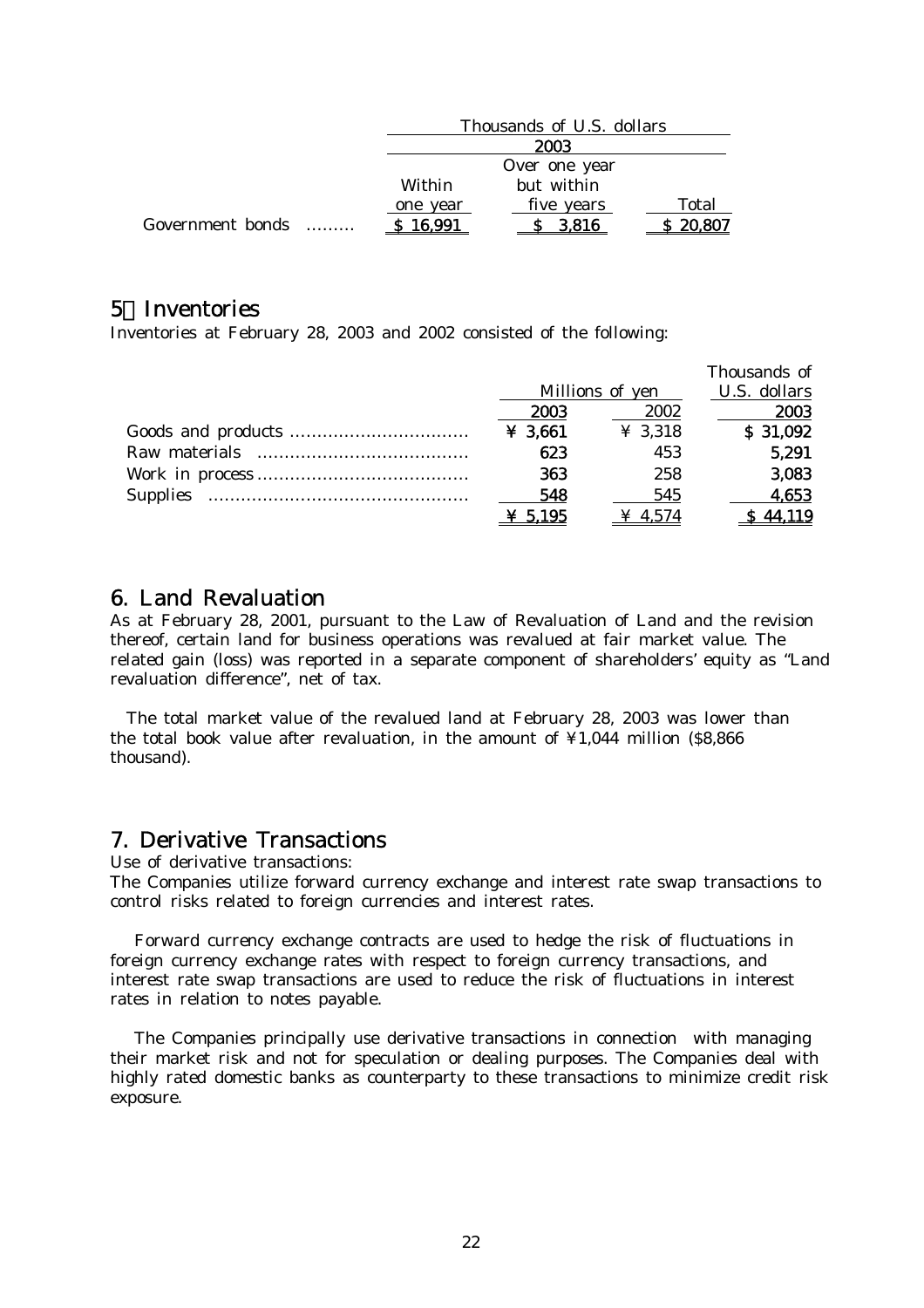Derivative transactions are, depending on materiality, subject to resolution of the Board of Directors or approval by the General Manager of the Finance and Accounting Department and contracted by the Finance and Accounting Department. The actual results of the derivative transactions are reported to the Board of Directors after the end of each year.

Market values of derivative transactions:

The Companies had no derivative contracts outstanding at February 28, 2003 and 2002.

### 8. Lease Information

Finance leases which do not transfer ownership to lessees are accounted for in the same manner as operating leases in accordance with Japanese GAAP.

 The original lease obligations of the Companies for machinery, equipment, tools, furniture, fixtures and software amounted to ¥1,595 million (\$13,545 thousand) and ¥1,276 million at February 28, 2003 and 2002, respectively.

 Lease payments for finance leases which do not transfer ownership to lessees amounted to ¥336 million (\$2,853 thousand), ¥354 million and ¥288 million for the years ended February 28, 2003, 2002 and 2001, respectively.

Future minimum leases payments, including financing cost, required under such leases at February 28, 2003 and 2002 are as follows:

|   |                 |   |      |              | Thousands of |
|---|-----------------|---|------|--------------|--------------|
|   | Millions of yen |   |      | U.S. dollars |              |
|   | 2003            |   | 2002 |              | 2003         |
| ¥ | -333            | ¥ | 290  |              | 2,827        |
|   | 518             |   | 523  |              | 4,396        |
|   | 851             |   | 813  |              | 7.223        |

### 9. Short-term Bank Loans and Long-term Debt

Short-term bank loans are represented generally by notes maturing within one year. The average annual interest rate at February 28, 2003 was 0.95%.

Long-term debt at February 28, 2003 and 2002 consisted of the following:

|                                  |          |                     | Thousands of |
|----------------------------------|----------|---------------------|--------------|
|                                  |          | Millions of yen     |              |
|                                  | 2003     | 2002                | 2003         |
| Unsecured long-term bank loans   | 264<br>¥ | $\frac{1}{2}$ 1.532 | 2.242        |
| Secured long-term bank loans     | 1,700    | 1,048               | 14,438       |
|                                  | 1,964    | 2,580               | 16,680       |
| Less amounts due within one year | (351)    | (1, 227)            | (2,981)      |
|                                  | 1.613    | $\geq 1.353$        | 13,699       |

 The annual interest rates of the bank loans ranged from 0.0% to 4.92% and from 0.19% to 4.50% with the weighted average being 1.17% and 1.31% at February 28, 2003 and 2002, respectively.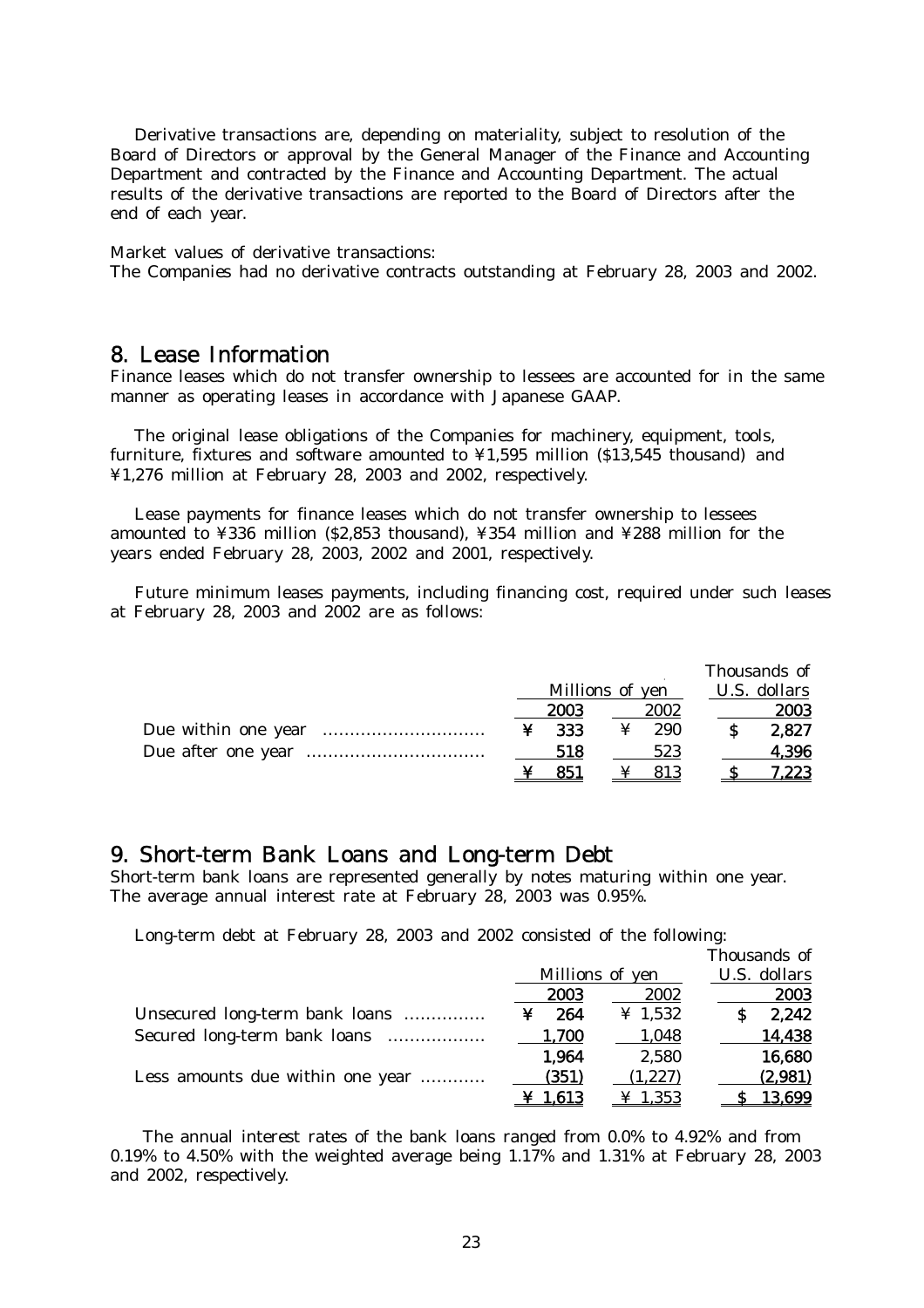At February 28, 2003 and 2002, assets pledged as collateral for short-term bank loans including long-term debt due within one year of ¥224 million (\$1,902 thousand) and secured long-term bank loans were as follows:

|       |                 | Thousands of |
|-------|-----------------|--------------|
|       | Millions of yen | U.S. dollars |
| 2003  | 2002            | 2003         |
| 921   | 477             | 7,820        |
| 295   | 748             | 2,510        |
| 1,033 | 416             | 8.773        |
| 2.249 | 1.641           | 19.103       |

The annual maturities of long-term debt are as follows:

|                             |                 | Thousands of |
|-----------------------------|-----------------|--------------|
| Years ending February 28/29 | Millions of yen | U.S. dollars |
| 2005                        | 358             | 3,040        |
| 2006                        | 515             | 4,374        |
| 2007                        | 185             | 1,571        |
| 2008                        | 160             | 1,359        |
| <b>Thereafter</b>           | 395             | 3,355        |
|                             |                 |              |

## 10.Severance and Retirement Benefits

As explained in Note 2. Summary of Significant Accounting Policies, effective March 1, 2001, the Companies adopted the new accounting standard for employees' severance and retirement benefits, under which the liabilities and expenses for severance and retirement benefits are determined based on the amounts obtained by actuarial calculations.

 The liabilities for severance and retirement benefits included in the liability section of the consolidated balance sheet as of February 28, 2003 and 2002 consisted of the following.

|                                                 |           |                  | Thousands of        |
|-------------------------------------------------|-----------|------------------|---------------------|
|                                                 |           | Millions of yen  | <b>U.S. dollars</b> |
|                                                 | 2003      | 2002             | 2003                |
|                                                 |           | ¥ $(8,697)$      | $$$ (85,452)        |
|                                                 |           | (117)            |                     |
|                                                 | 5,536     | 5,559            | 47,015              |
| Unrecognized actuarial differences              | 2,498     | 725              | 21,214              |
|                                                 | (556)     | (181)            | (4, 722)            |
| Liability for severance and retirement benefits | ¥ (2.584) | $\angle (2,711)$ | \$ (21.945)         |

 Included in the consolidated statement of income for the years ended February 28, 2003 and 2002 are severance and retirement benefit expenses comprising the following: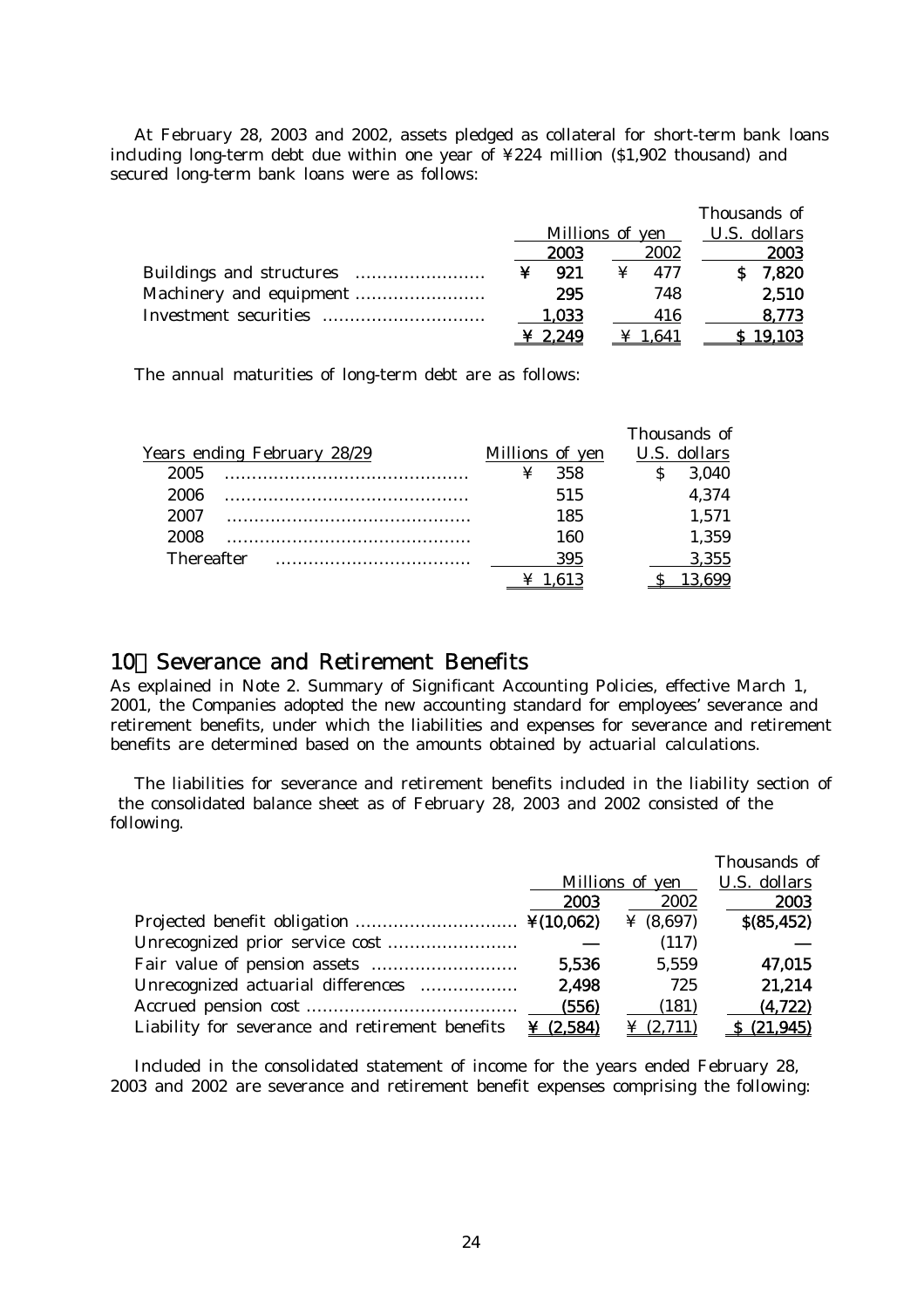|                                                        |           |                 | Thousands of |
|--------------------------------------------------------|-----------|-----------------|--------------|
|                                                        |           | Millions of yen | U.S. dollars |
|                                                        | 2003      | 2002            | 2003         |
| Severance costs                                        |           |                 |              |
| benefits earned during the year                        | 590<br>¥. | 598<br>¥        | \$5,013      |
| Interest cost on projected benefit obligation          | 216       | 203             | 1,833        |
|                                                        | (153)     | (133)           | (1, 302)     |
|                                                        |           | (318)           |              |
| Recognized actuarial differences                       | 145       |                 | 1,232        |
| Adjustment to prior service costs                      | (117)     | (117)           | (992)        |
| Severance and retirement benefit expenses $\angle$ 881 |           | 233             | \$5,784      |

 The discount rates used were 2.00% in 2003 and 2.50% in 2002. The rates of expected return on plan assets used by the Company are 2.90% for the 1996 pension plan and 2.30% for the 1966 pension plan. The estimated amount of all retirement benefits to be paid at future retirement dates is allocated equally to each service year using the estimated number of total service years.

 Charges to income with respect to directors' and corporate auditors' retirement benefits amounted to ¥62 million (\$526 thousand) and ¥55 million for the years ended February 28, 2003 and 2002, respectively.

### 11.Income Taxes

 The Companies are subject to a number of taxes based on income, which, in the aggregate, indicate a statutory income tax rate in Japan of approximately 41.7% for the years ended February 28, 2003 and 2002.

 The following table summarizes the significant differences between the statutory income tax rate and the Companies' effective tax rates for financial statement purposes for the years ended February 28, 2003 and 2002:

|                    | 2003  | 2002           |
|--------------------|-------|----------------|
|                    | 41.7% | 41.7%          |
|                    | 1.6   | 3.O            |
|                    | (0.1) | (0.1)          |
|                    | 0.1   | $\mathbf{0}$ 1 |
| <b>Other</b>       | (0.7) | (0.1)          |
| Effective tax rate | 42.6% | 44.6%          |

 Significant components of the Companies' deferred tax assets as of February 28, 2003 and 2002 are as follows: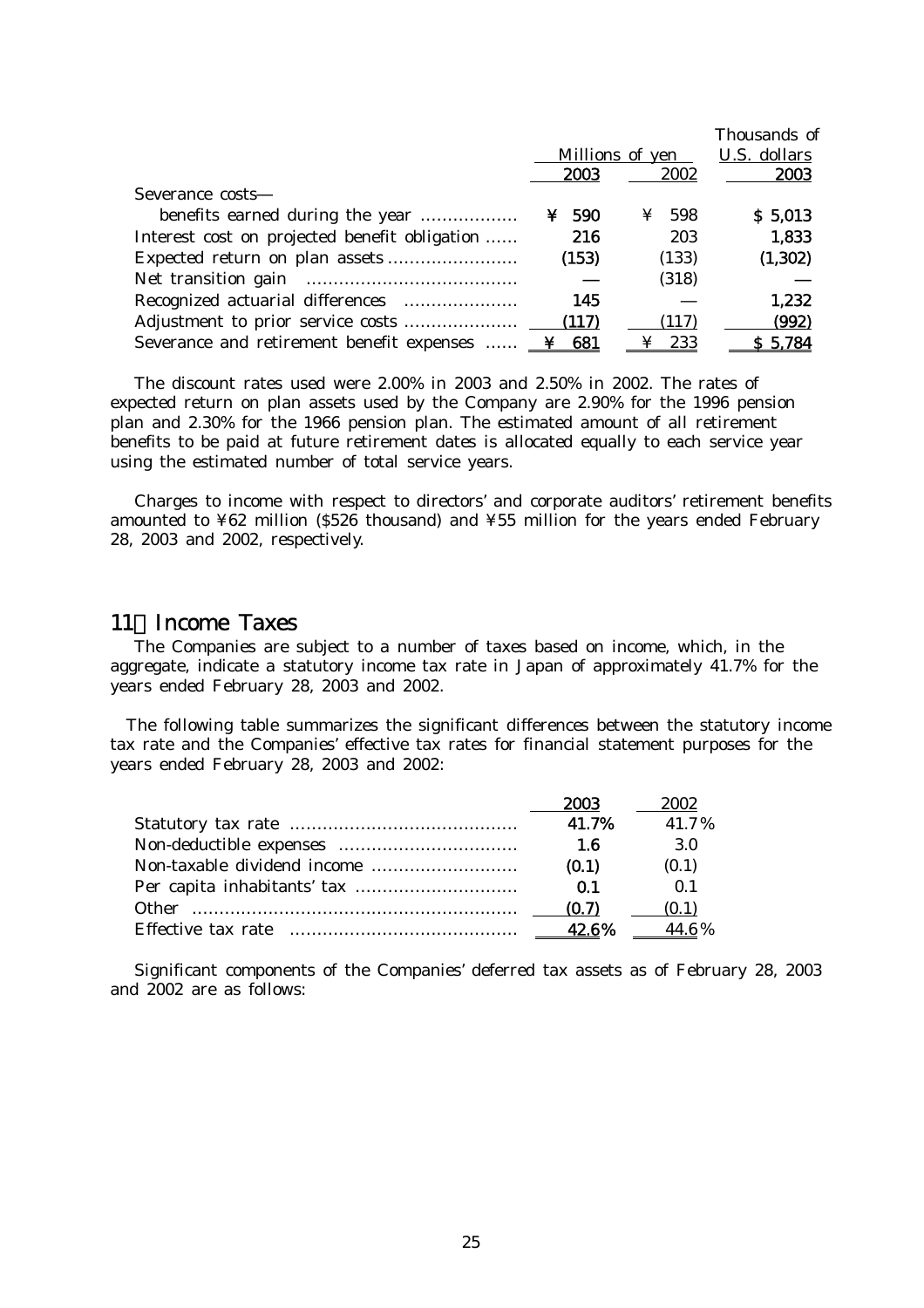|                                                                  |                 |       |   |              |              | Thousands of |  |
|------------------------------------------------------------------|-----------------|-------|---|--------------|--------------|--------------|--|
|                                                                  | Millions of yen |       |   |              | U.S. dollars |              |  |
|                                                                  |                 | 2003  |   | 2002         |              | 2003         |  |
| Deferred tax assets:                                             |                 |       |   |              |              |              |  |
| Excess severance and retirement benefits<br>$\sim$ $\sim$ $\sim$ | ¥               | 595   | ¥ | 758          | S.           | 5,052        |  |
| Valuation loss on investment securities                          |                 | 477   |   | 566          |              | 4,051        |  |
| Directors' and corporate auditors'                               |                 |       |   |              |              |              |  |
|                                                                  |                 | 361   |   | 336          |              | 3,070        |  |
|                                                                  |                 | 507   |   | 105          |              | 4,306        |  |
|                                                                  |                 |       |   | 7            |              |              |  |
| Valuation loss on investment in capital                          |                 | 620   |   | 330          |              | 5,266        |  |
| Excess employees' bonuses accrued                                |                 | 73    |   | 104          |              | 617          |  |
| Net unrealized holding loss on securities                        |                 | 279   |   | 31           |              | 2,370        |  |
|                                                                  |                 | 44    |   | 84           |              | 375          |  |
|                                                                  |                 | 412   |   | 174          |              | 3,495        |  |
|                                                                  |                 | 3,368 |   | 2,495        |              | 28,602       |  |
|                                                                  |                 | (44)  |   | (84)         |              | (375)        |  |
|                                                                  | ¥ 3,324         |       |   | $\geq 2.411$ |              | \$28,227     |  |

The aggregate statutory income tax rate will be reduced for the years commencing on April 1, 2004 or later due to the revised local tax law. At March 31, 2003, the Company and consolidated domestic subsidiaries applied the reduced aggregate statutory income tax rate of 40.4% for calculating deferred tax assets and liabilities that are expected to be recovered or settled in the years commencing on March 1, 2005 or later. The effect on net income of adopting the new accounting standard was not material.

### 12. Segment Information

The Companies are primarily engaged in the manufacture and sale of pharmaceuticals in Japan and overseas.

#### (1) Business segment

 The operations of the Companies are classified into three business segments, which are "pharmaceuticals and related products", "cable television broadcasting" and "other".

 Since more than 90% of the consolidated net sales and operating income for the years ended February 28, 2003 and 2002 were from the pharmaceuticals and related products segment, the disclosure of business segment information is not required.

#### (2) Geographic area

 Since more than 90% of the consolidated net sales and operating income for the years ended February 28, 2003 and 2002 were made in Japan, the disclosure of segment information by geographic area is not required.

#### (3) Overseas sales

 Since overseas sales for the years ended February 28, 2003 and 2002 were not more than 10% of the consolidated net sales, the disclosure of overseas sales information is not required.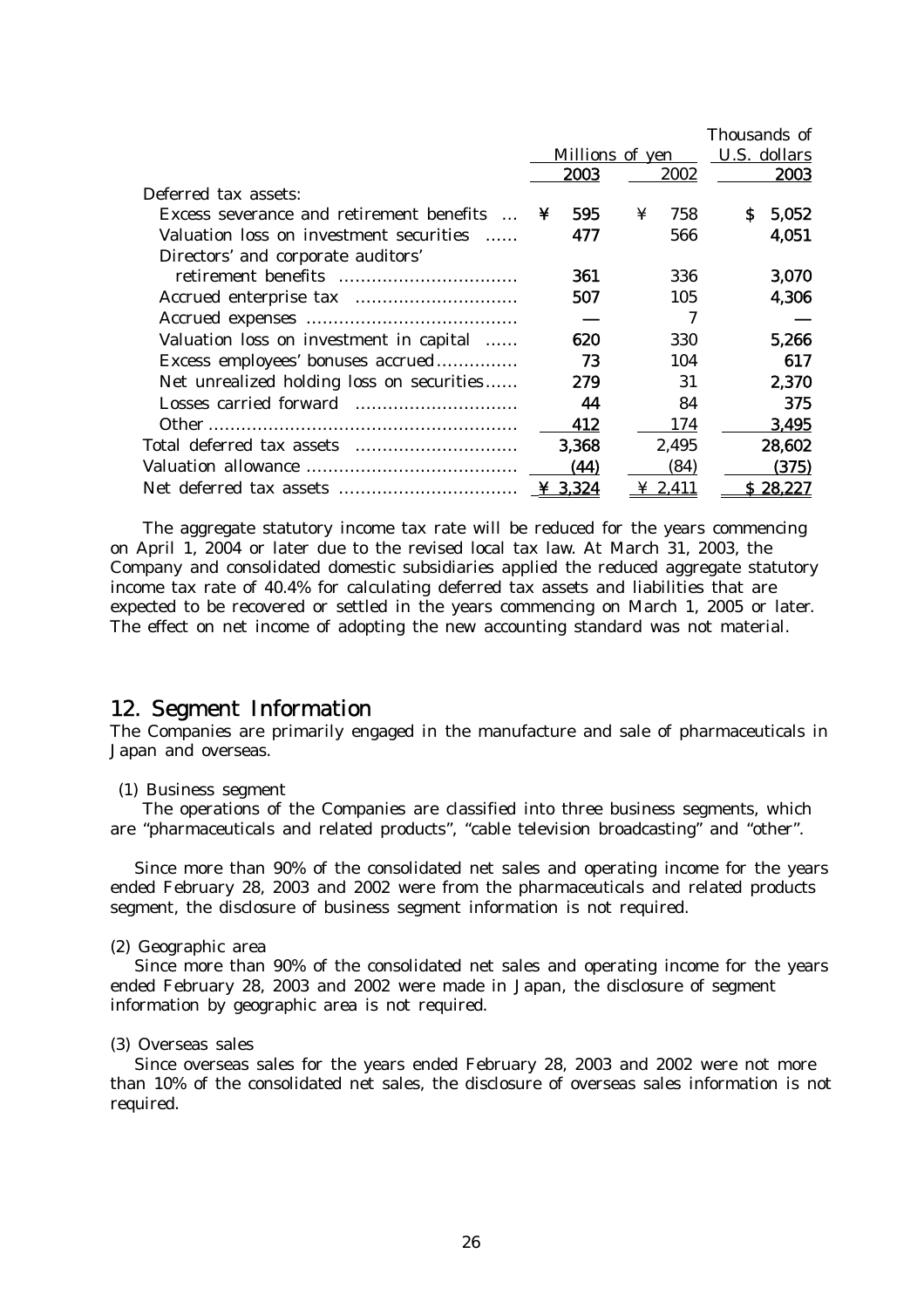## 13.Shareholders' Equity

Under the Code, the entire amount of the issue price of shares is required to be accounted for as common stock, although a company may, by resolution of its board of directors, account for an amount not exceeding 50% of the issue price of the new shares as additional paid-in capital, which is included in capital surplus.

Effective October 1, 2001, the Code provides that an amount equal to at least 10% of cash dividends and other cash appropriations shall be appropriated and set aside as a legal earnings reserve until the total amount of legal earnings reserve and additional paid-in capital equals 25% of common stock. The legal earnings reserve and additional paid-in capital may be used to eliminate or reduce a deficit by resolution of the shareholders' meeting or may be capitalized by resolution of the Board of Directors. On condition that the total amount of legal earnings reserve and additional paid-in capital remains being equal to or exceeding 25% of common stock, they are available for dividends by the resolution of shareholders' meeting. Legal earnings reserve is included in retained earnings in the accompanying financial statements.

The maximum amount that the Company can distribute as dividends is calculated based on the unconsolidated financial statements of the Company in accordance with the Code.

(Reduction in additional paid-in capital and legal earnings reserve)

At the 2002 annual meeting of shareholders held on May 23, 2002, it was duly approved that the total of additional paid-in capital and legal earnings reserve which exceeds 25% of the Company's stated capital be transferred to retained earnings in accordance with the revised Code. As a result of this transfer, additional paid-in capital was reduced to ¥2,118 million and legal earnings reserve was reduced to zero.

#### (Acquisition of treasury stock)

At the 2002 annual meeting of shareholders mentioned above, it was duly approved that, in accordance with the Code, the Company could acquire 14,000 thousand shares of common stock within the limited total amount of ¥28,000 million for a period of time ranging from the termination of the 2002 annual meeting of shareholders to the 2003 annual meeting of shareholders.

 The Company purchased 2,000 thousand shares of common stock out of profits for the total amounts of ¥2,768 million (\$23,507 thousand) from the stock market for a period of time ranging from the termination of the 2002 annual meeting of shareholders to the end of the year.

#### (Number and amount of treasury stock)

At February 28, 2003, the Companies held the treasury stock of 3,100,330 shares of common stock in the amount of ¥5,538 million (\$47,032 thousand), as shown in the consolidated balance sheets. This amount included ¥678 million (\$5,758 thousand) which was not deducted from the minority interests.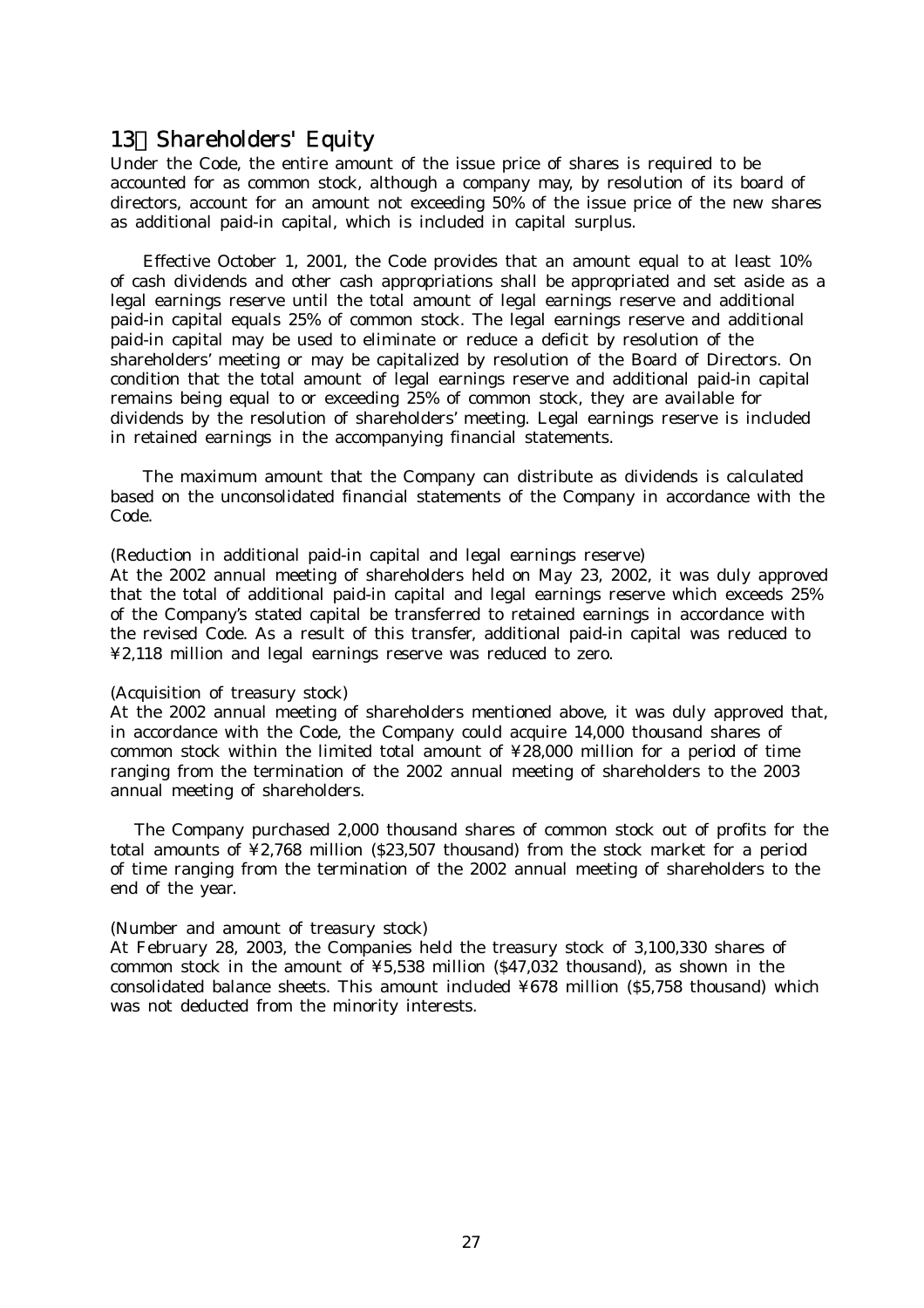## 14. Common Stock

(1) As a result of exercise of the outstanding warrants, 56,405 and 127,419 additional shares of common stock were issued during the years ended February 28, 2002 and 2001, respectively.

(2) Retirement of common stock

In accordance with the resolution of the Board of Directors on February 24, 2000, the Company purchased 605 thousand shares of common stock out of profits for a total amount of ¥974 million from the stock market and retired them by the time of the 2000 annual meeting of shareholders held on May 25, 2000.

(3) Stock split

In accordance with the resolution of the Board of Directors on May 25, 2000, the Company authorized a stock split as follows:

Effective date of stock split: August 21, 2000.

Split ratio: Split one share of common stock into two shares.

As a result of the stock split, 47,523 thousand additional shares of common stock were issued.

## 15. Contingent Liabilities

Contingent liabilities at February 28, 2003 were as follows:

|                             |                              |  | Thousands of |     |  |
|-----------------------------|------------------------------|--|--------------|-----|--|
|                             | Millions of yen U.S. dollars |  |              |     |  |
| Notes receivable discounted |                              |  |              | 331 |  |

## 16. Subsequent Events

(Appropriation of retained earnings)

At the 2003 annual meeting of shareholders held on May 22, 2003, the appropriation of retained earnings for the year ended February 28, 2003 was duly approved as follows:

|                                                                                                                                                                                                                                       | Millions of yen U.S. dollars | Thousands of |  |
|---------------------------------------------------------------------------------------------------------------------------------------------------------------------------------------------------------------------------------------|------------------------------|--------------|--|
| Cash dividends<br>$\textcolor{blue}{412.00}\textcolor{black}{(}50.102\textcolor{black}{)}\textcolor{black}{\text{per share}}\textcolor{black}{\text{}}\textcolor{black}{\text{}}\textcolor{black}{\text{}}\textcolor{black}{\text{}}$ | $\angle 847$                 | \$7,193      |  |
| <b>Bonuses to directors</b>                                                                                                                                                                                                           | 56                           | 476          |  |